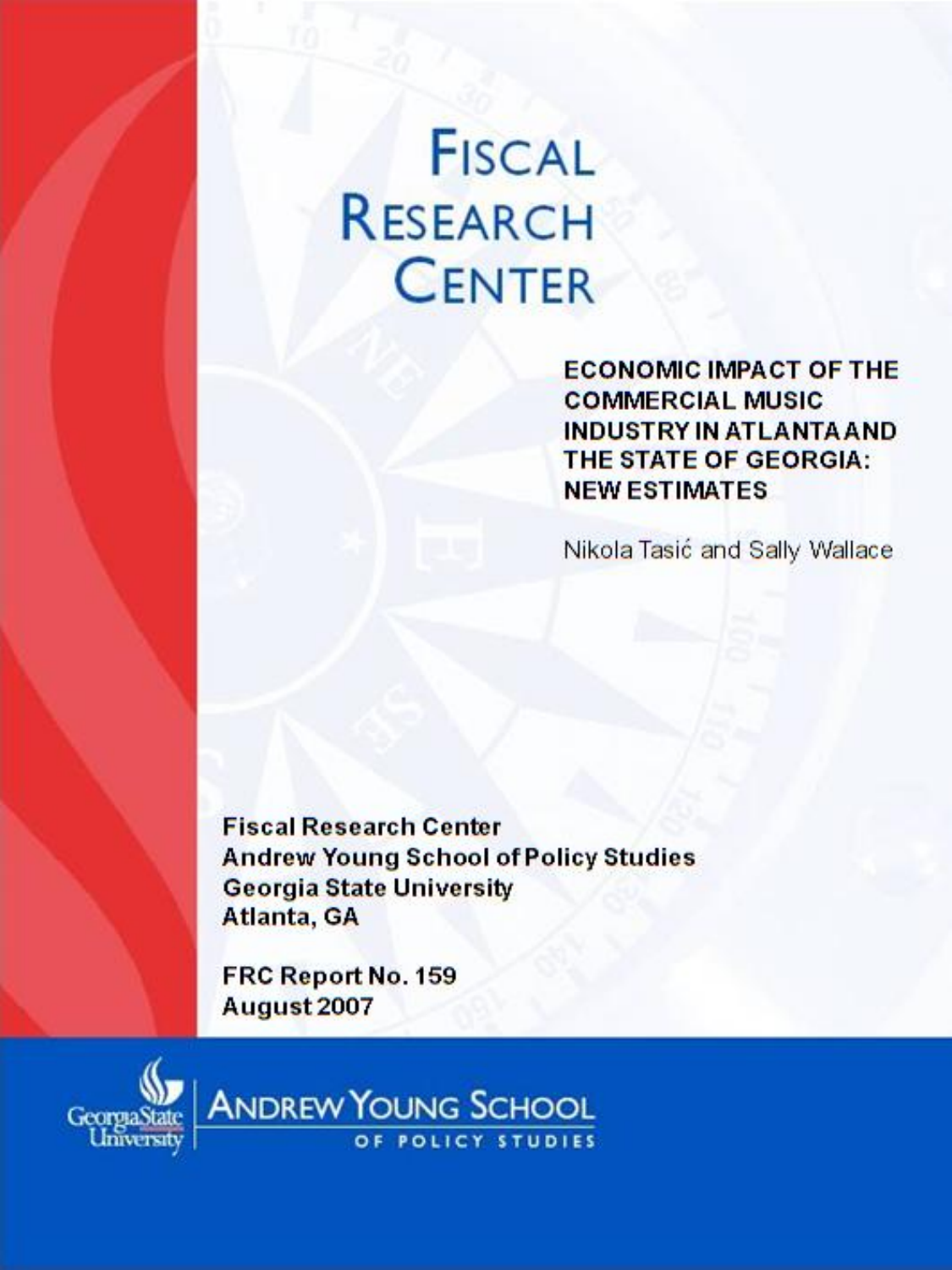## **Table of Contents**

| V. The Industrial Organization of Music Recording: Clustering and Returns to |  |
|------------------------------------------------------------------------------|--|
|                                                                              |  |
|                                                                              |  |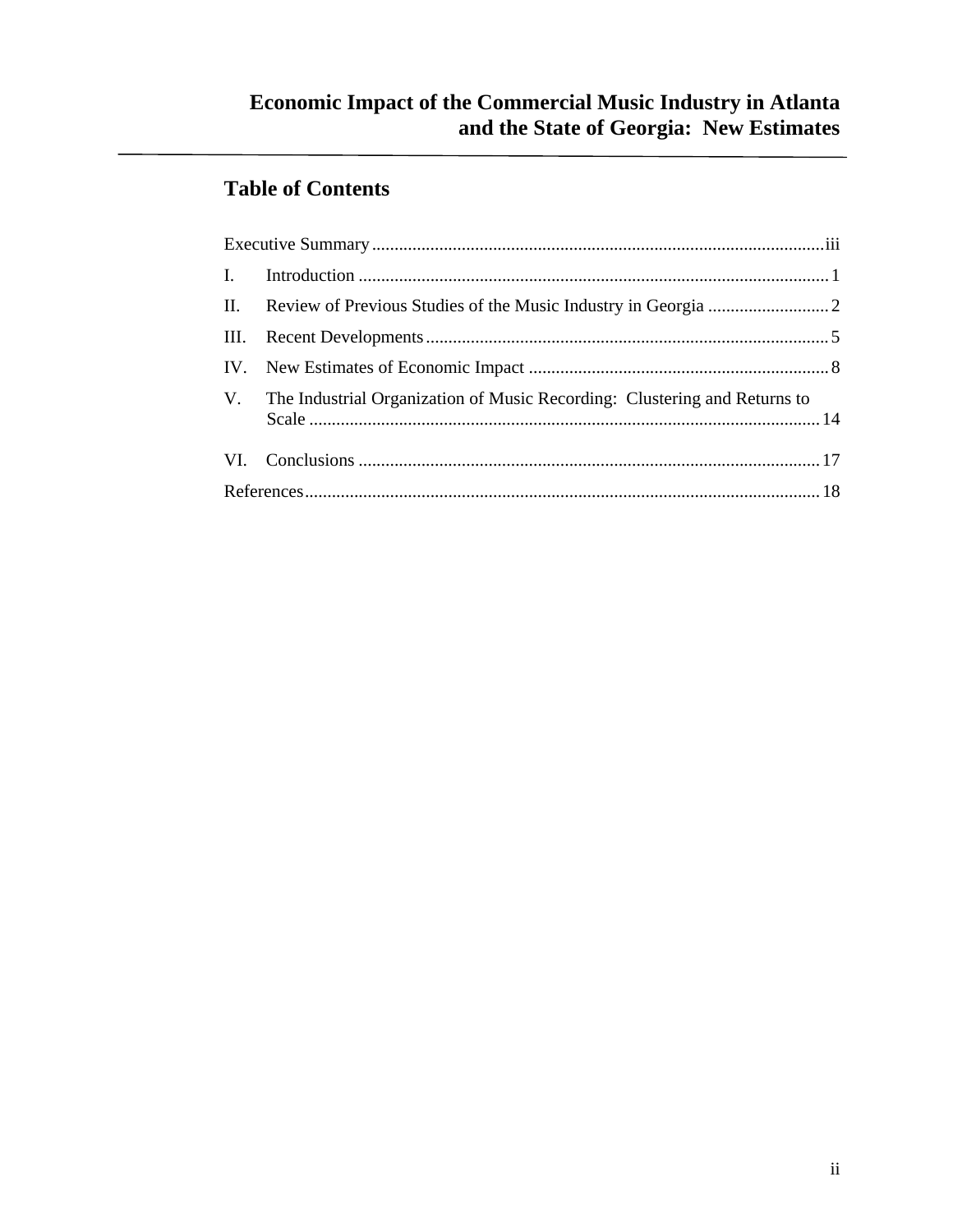#### **Executive Summary**

In February 2005 Michael Rushton and Marcus X. Thomas (2005) (R&T) provided an update of the study of the music industry in Georgia originally developed by Kelly D. Edmiston and Marcus X. Thomas (2003) (E&T). Rushton and Thomas derived new estimates of the economic impact of the commercial music industry in Georgia. In addition, R&T provided arguments about why the overall importance of the *primary* music industry may be underestimated by looking only at the output, the employment, and tax revenue numbers, and ignoring the effects the *primary* music industry may have in the future. This study reviews the major findings of the previous two studies and provides a new set of estimates of the economic impact of the commercial music industry in Georgia.

We find that the *primary* music industry in Georgia has expanded both in terms of establishments and employment, but employment and establishments in *secondary* music industry, which includes specific industries such as *Musical Instrument Stores* and *Electronic Parts & Equipment*, have decreased since the previous study. This demonstrates that the industry mix continues to change, but the total level of output continues to grow. The net effect on the economy is summarized in the table below. Two measures of output are used for *secondary* music production. One is based on sales and one is based on output per employee. As explained in the report, the difference in the approaches is subtle and is based on the interpretation of the linkages among sectors of the industry.

As seen the Table A, the growth in total output between the 2005 and current study (the last bank of numbers in Table A) is between \$10 (\$1,007-\$997) and \$57 (\$1,054-\$997) million depending on the base for the 2007 estimates ("sales" or "employment"). The total level of employment fell because of the contraction in the *secondary* music industry. The revenue impact of the industry is between \$47 and \$50 million per year.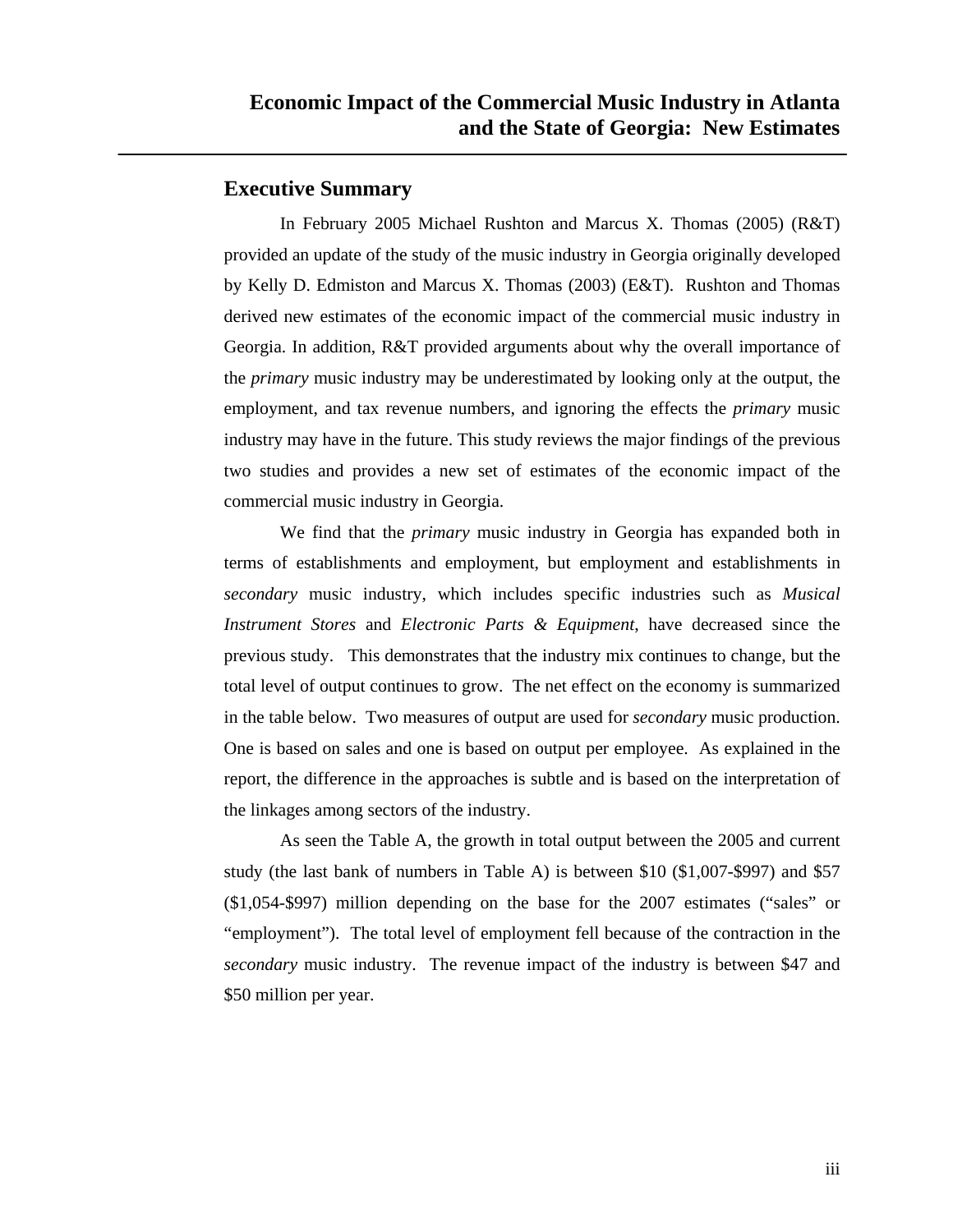|                             |                         |        |                   | <b>Tax</b>      |
|-----------------------------|-------------------------|--------|-------------------|-----------------|
|                             |                         | Output | <b>Employment</b> | <b>Revenues</b> |
|                             | New Estimates (2007):   |        |                   |                 |
|                             | Sales <sup>1</sup>      | \$838  | 5,329             | \$35            |
|                             | Employment <sup>2</sup> | 838    | 5,329             | 35              |
| Primary Music<br>Production | R&T (2005)              | 521    | 4,941             | 22              |
|                             | E&T (2003)              | 386    | 3,492             | 16              |
|                             | New Estimates (2007):   |        |                   |                 |
|                             | <b>Sales</b>            | 169    | 4,098             | 12              |
| Music                       | Employment              | 216    | 4,098             | 15              |
| Industries<br>Secondary     | R&T (2005)              | 476    | 6,091             | 32              |
|                             | E&T (2003)              | 604    | 5,451             | 41              |
|                             | New Estimates (2007):   |        |                   |                 |
|                             | <b>Sales</b>            | 1,007  | 9,427             | 47              |
| Total                       | Employment              | 1,054  | 9,427             | 50              |
|                             | R&T (2005)              | 997    | 11,032            | 54              |
|                             | E&T (2003)              | 990    | 8,943             | 58              |

**TABLE A. ESTIMATES OF THE ECONOMIC IMPACT OF THE MUSIC INDUSTRY IN GEORGIA (\$ MILLIONS)** 

Notes: <sup>1</sup>Output (and tax revenues) based on sales; <sup>2</sup>Output (and tax revenues) based on employment; Columns may not sum to totals due to rounding.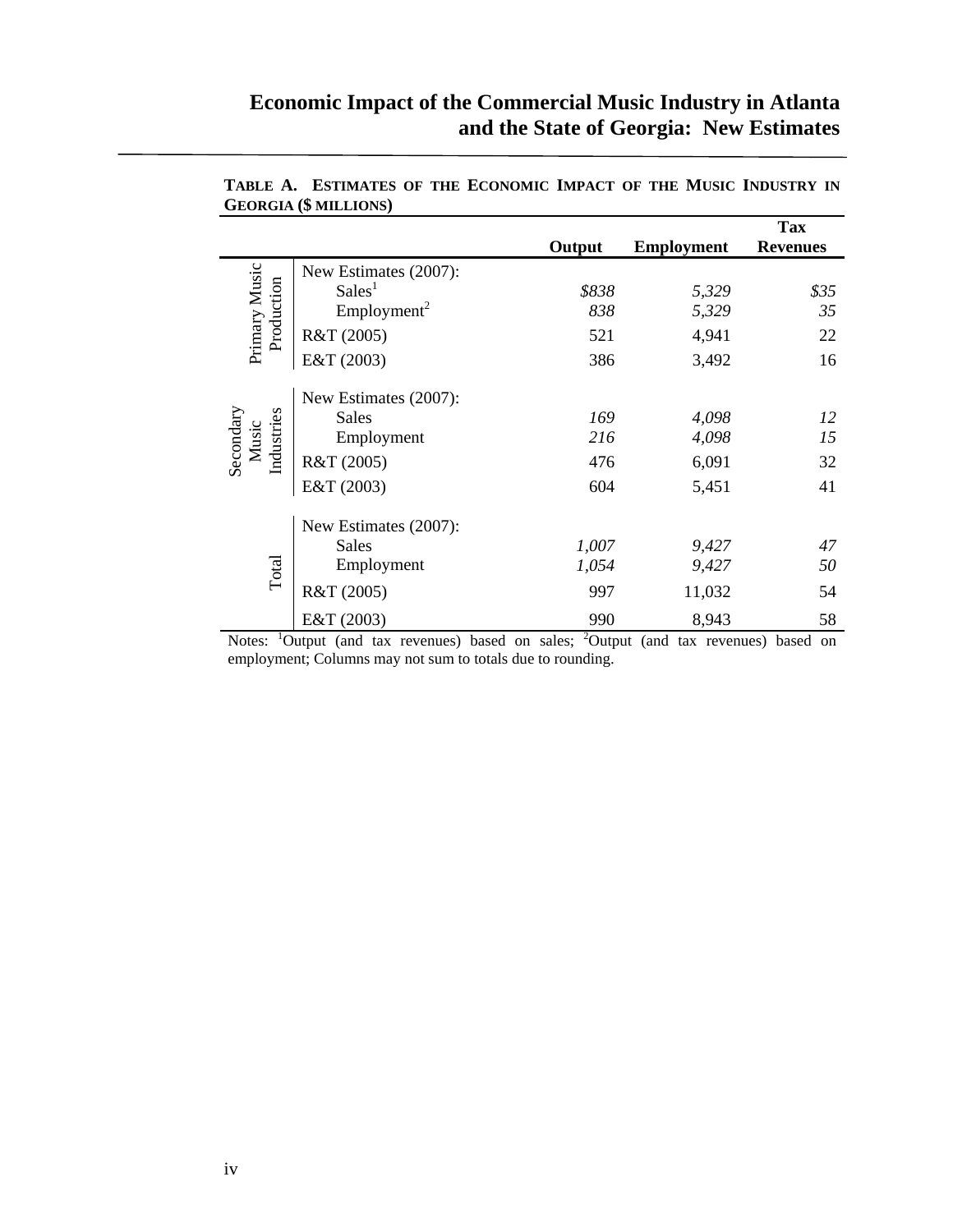#### **I. Introduction**

In February 2005 Michael Rushton and Marcus X. Thomas (2005) (R&T) provided an update of the study of the music industry in Georgia originally developed by Kelly D. Edmiston and Marcus X. Thomas (2003) (E&T). Rushton and Thomas derived new estimates of the economic impact of the commercial music industry in Georgia. In addition, R&T provided arguments about why the overall importance of the *primary* music industry may be underestimated by looking only at the output, the employment, and tax revenue numbers, and ignoring the effects the *primary* music industry may have in the future. This study will briefly review the major findings of the previous two studies and provide a new estimate of the economic impact of the commercial music industry in Georgia.

The report is structured as follows. In the next section, we summarize the previous studies of the music industry in Georgia. The third section describes recent developments in the music sector, and the fourth section provides updated estimates of the impact of commercial music industry on the Georgia's economy. In addition, Section 5 summarizes the industrial organization of the *primary* music industry and arguments provided by R&T that outline the importance of the *primary* music industry that cannot be seen by looking solely at output, employment, and revenue figures. Section 6 concludes.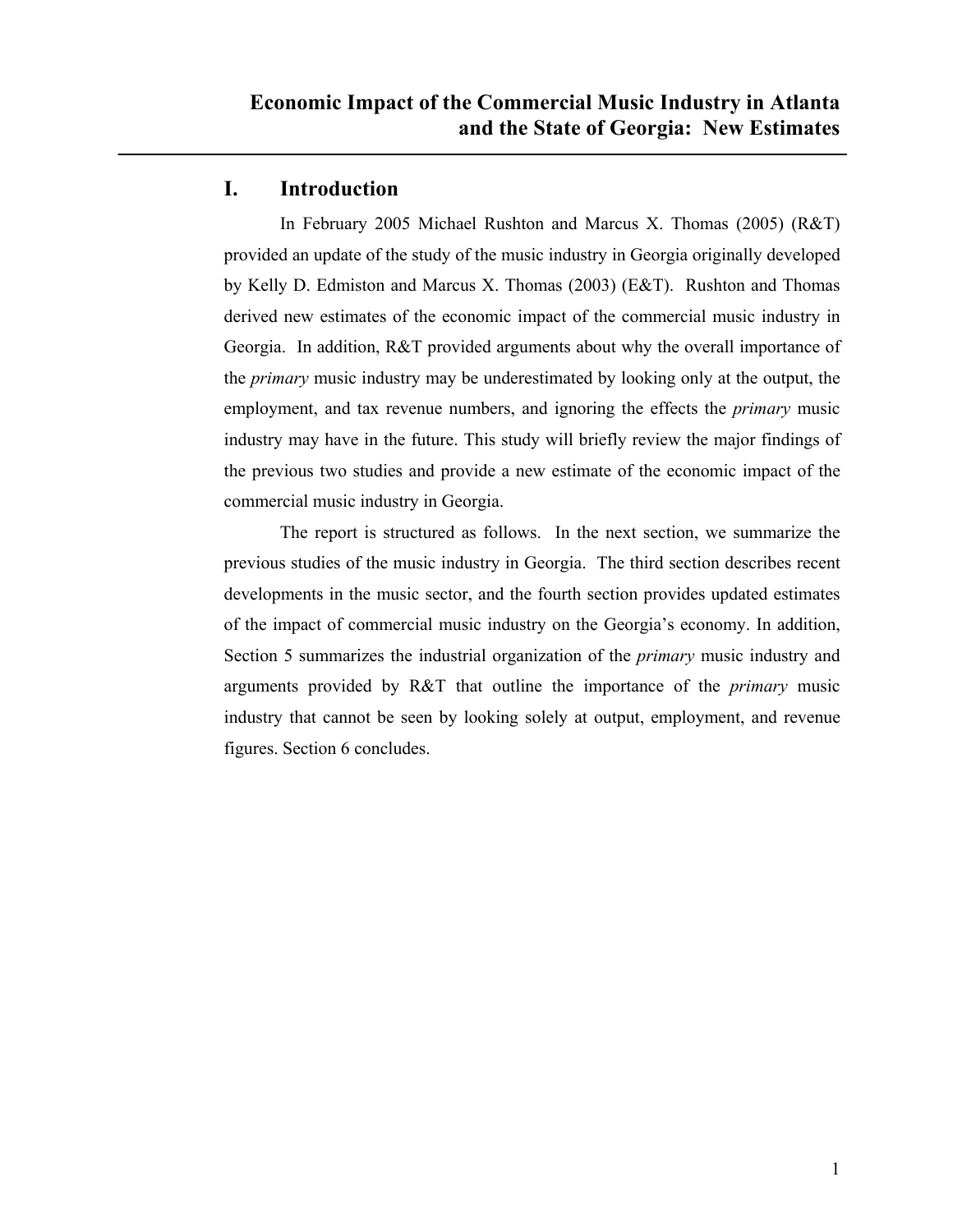## **II. Review of Previous Studies of the Music Industry in Georgia**

The state of Georgia has a well-known history of producing celebrated musicians, and metro Atlanta has more recently become recognized as an industry hub for music production. The industry has impacts beyond the music production industry. These additional impacts that come through the network of industries that are associated with music production increase the overall stake of the industry in Georgia's economy.

As E&T (2003) and R&T (2005), we derive impact estimates for the entire music sector by looking separately at *primary* and *secondary* music sector activities. As defined in the earlier studies, *primary* activity includes music production and *secondary* activity includes manufacturing, instrument repair, education, and wholesale and retail trade in music.

E&T estimated that the *primary* music industry in Georgia for commercial music production had 427 establishments, which together employed 1,918 individuals and generated output of \$212 million per year. Using an input-output model of the state economy E&T determined that the output multiplier for commercial music production was 1.82 (i.e. every \$1 of output by the music production industry has a total impact of \$1.82 on the Georgia economy). It should be noted that R&T, looking at the structure of the industry, suggest reasons why an "input-output model might *underestimate* the true impact of new spending in music production."<sup>1</sup> Nevertheless, R&T also use the same multiplier, and we follow the previous two studies by adopting the same methodology for calculating the total impact.

R&T estimate that the *primary* music industry had 415 firms, employed 2,715 individuals, and produced \$286 million in output per year, an increase of 35 percent over the previous study period. When they applied the multiplier, the total impact of *primary* music industry on the state economy was 4,941 jobs and \$521 million in output per year.

 $\overline{\phantom{a}}$ 

<sup>1</sup> Section 4 of this report provides some details for this argument. See R&T for a more detailed discussion on this issue.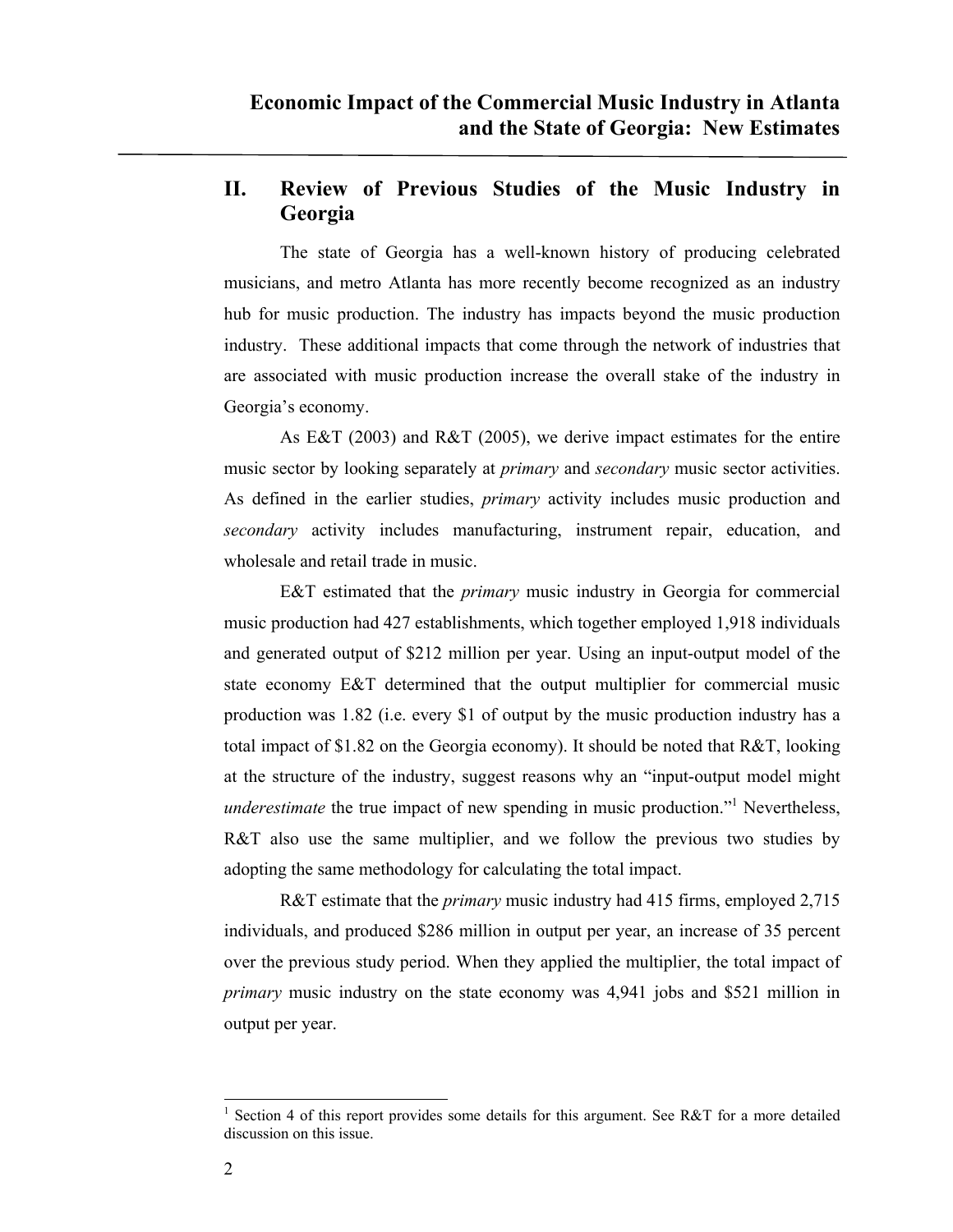A social accounting matrix was used to estimate the total tax revenues generated by the *primary* music production, and E&T arrive at a figure of \$16.375 million per year. R&T use this result to calculate an implicit tax rate on economic activity generated by the *primary* music industry of 4.2 percent.<sup>2</sup> Applying this rate to their output estimates, R&T estimate \$22 million in tax revenues per year contributed by the *primary* music industry at the time of second study.

Turning to the *secondary* music industry, the calculations are somewhat more complex, since with the inclusion of wholesale and retail trade we need to ensure that we avoid the effects of double-counting  $-$  if we add together the total sales prices involved in the three transactions of (1) a manufacturer selling an instrument to a wholesaler, (2) the wholesaler selling the same instrument to a retailer, and (3) the retailer selling the instrument to a final consumer, we will have overestimated the total value of economic activity. While for all other sectors sales and output are treated as equivalent, R&T follow the estimate of E&T where in the wholesale and retail trade each \$1 in sales represents \$0.126 in output, and they use these estimates for calculating output of *secondary* music industry.

E&T estimate total output in the *secondary* music industry of \$368.9 million per year and the employment in the *secondary* music industry of 3,650. Based on a multiplier of 1.64, the total impact of the *secondary* sector on the state economy was \$604 million per year in output, 5,451 jobs, and tax revenue of \$41.3 million per year.

From the estimates of E&T, R&T derive an implicit tax rate of 6.8 percent in the *secondary* music industry.<sup>3</sup> R&T find total output in the *secondary* music industry of \$290.4 million in output per year and the employment of 3,714. Using the multiplier and implicit tax, the total impact of the *secondary* sector on the state economy was \$467 million in output per year, 6,091 jobs, and tax revenue of \$32.4 million per year at the time of second study.

 $\overline{a}$ 

<sup>&</sup>lt;sup>2</sup> Following R&T we use this estimate of implicit tax rate to calculate new tax revenues in the primary music industry.

<sup>3</sup> We also use the same multiplier and implicit tax rate, but in addition to basing output estimates on sales, we also calculate output from employment as in the original E&T study.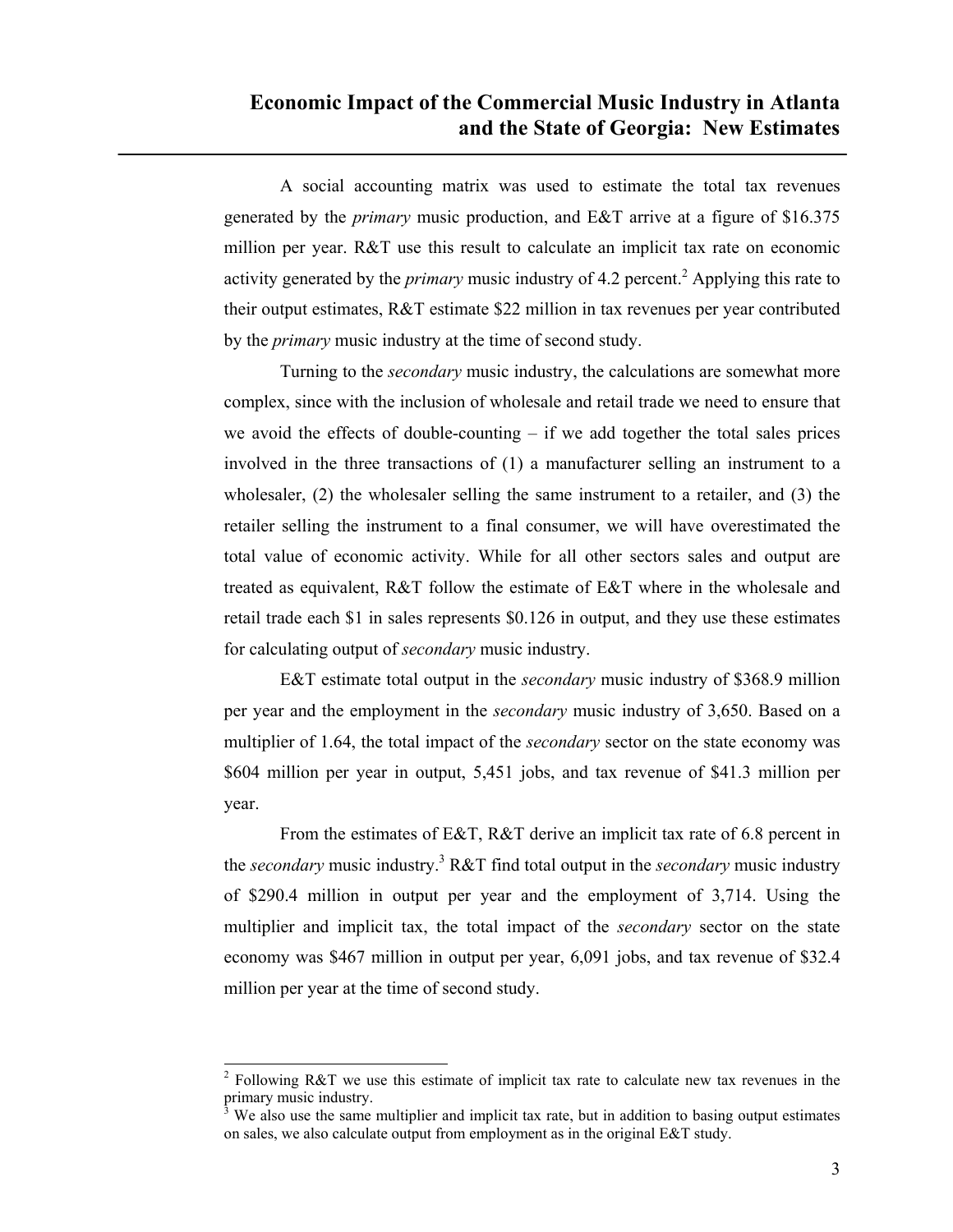The total impacts of the *primary* and *secondary* sectors combined, are estimated to have generated \$990 million in output per year, 8,943 jobs, and \$58 million in tax revenue per year in Georgia at the time of the E&T study. At the time of the R&T study, the combined impact of both sectors was \$997 million in output per year, 11,032 jobs, and \$54 million in tax revenue per year.

Table 1 summarizes the output, employment, and tax revenues derived in the previous two studies, along with our updated estimates. We elaborate more on our estimates and compare them with the previous estimates in Section 3 of this report, but before we proceed, we first review recent developments in Georgia music industry in the following section.

|                                  |                         |        |                   | <b>Tax</b>      |
|----------------------------------|-------------------------|--------|-------------------|-----------------|
|                                  |                         | Output | <b>Employment</b> | <b>Revenues</b> |
|                                  | New Estimates (2007):   |        |                   |                 |
|                                  | Sales <sup>1</sup>      | \$838  | 5,329             | \$35            |
|                                  | Employment <sup>2</sup> | 838    | 5,329             | 35              |
| Primary Music<br>Production      | R&T (2005)              | 521    | 4,941             | 22              |
|                                  | E&T (2003)              | 386    | 3,492             | 16              |
|                                  | New Estimates (2007):   |        |                   |                 |
|                                  | <b>Sales</b>            | 169    | 4,098             | 12              |
|                                  | Employment              | 216    | 4,098             | 15              |
| Secondary<br>Music<br>Industries | R&T (2005)              | 476    | 6,091             | 32              |
|                                  | E&T (2003)              | 604    | 5,451             | 41              |
|                                  | New Estimates (2007):   |        |                   |                 |
|                                  | <b>Sales</b>            | 1,007  | 9,427             | 47              |
| Total                            | Employment              | 1,054  | 9,427             | 50              |
|                                  | R&T (2005)              | 997    | 11,032            | 54              |
|                                  | E&T (2003)              | 990    | 8,943             | 58              |

**TABLE 1. ESTIMATES OF THE ECONOMIC IMPACT OF THE MUSIC INDUSTRY IN GEORGIA (\$ MILLIONS)** 

Notes: <sup>1</sup>Output (and tax revenues) based on sales; <sup>2</sup>Output (and tax revenues) based on employment; Columns may not sum to totals due to rounding.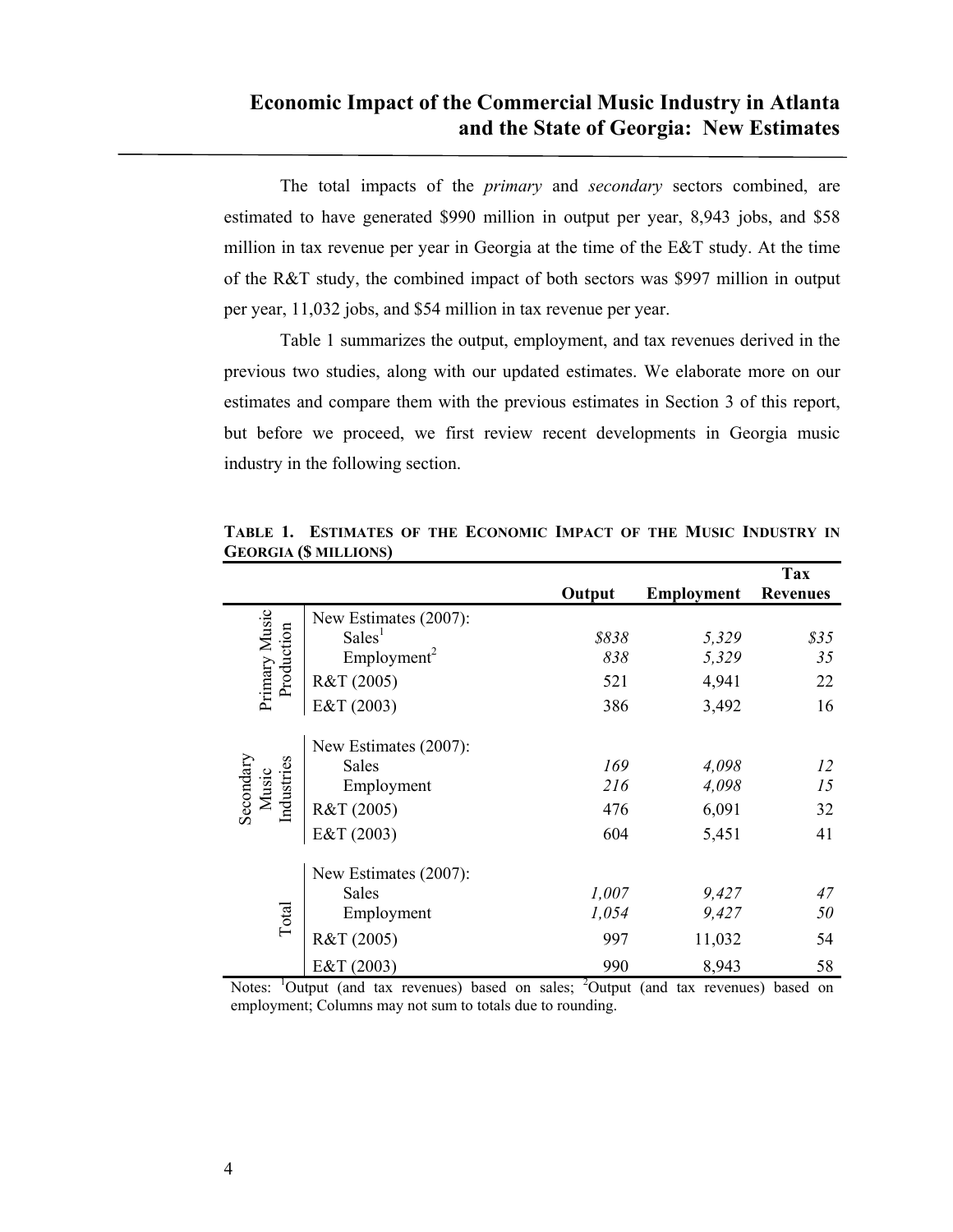#### **III. Recent Developments**

 $\overline{\phantom{a}}$ 

Atlanta and the state of Georgia are well-known for a vibrant music scene. As documented in the previous two reports (E&T and R&T), a number of artists and studios call the area home. Georgia boosts a number of annual music festivals and shows that bring hundreds of thousands to cities and towns in the state. Billboard's R&B Hip-Hop Conference is held in downtown Atlanta and the Atlanta Jazz Festival brings more than 100,000 attendees to Atlanta. The 2006 Atlanta Dogwood Festival reports a \$46.3 million economic impact on the city of Atlanta.<sup>4</sup>

Music festivals are highlighted in cities and towns across the state. A brief review of the calendar of events in *Georgia Music Magazine* provides testimony to the level of activity in music: *Georgia Music Magazine* reports 27 events between June 2006 and September 2006, 29 events between September and November 2006, 24 events between December 2007 and March 2007, and 26 events for April-June 2007. The Georgia Music Hall of Fame in Macon, Georgia, hosts it's an annual Music Awards event in Atlanta. The 2006 inductees included: REM, Dallas Austin, Felice Bryant, Gregg Allman, and Jermaine Dupree. In 2006-07, the Georgia Music Hall of Fame hosted an estimated 26,000 visitors (including approximately 8,000 school children).

Georgia artists, writers, producers and engineers continue to be represented at the Grammy Awards. In 2006, Grammy winners included Gladys Knight, Jermaine Dupri, Johnta Austin, Manuel Seal, Casting Crowns (Best Pop/Contemporary Gospel Album). Amy Grant (Georgia-born) won for her album "Rock of Ages . . . Hymns & Faith." Georgia native Ciara is featured in the Best Short Form Music Video "Lose Control." Ray Charles received two wins for the motion picture soundtrack "Ray" including Best Composition Score in a Soundtrack Album for Motion Picture, Television, or Other Visual Media by Craig Armstrong. According to the Georgia Department of Economic Development, more than 30 artists, producers, songwriters,

<sup>4</sup> Atlanta Dogwood Festival accessed at: http://www.dogwood.org/category.aspx?category ID=138.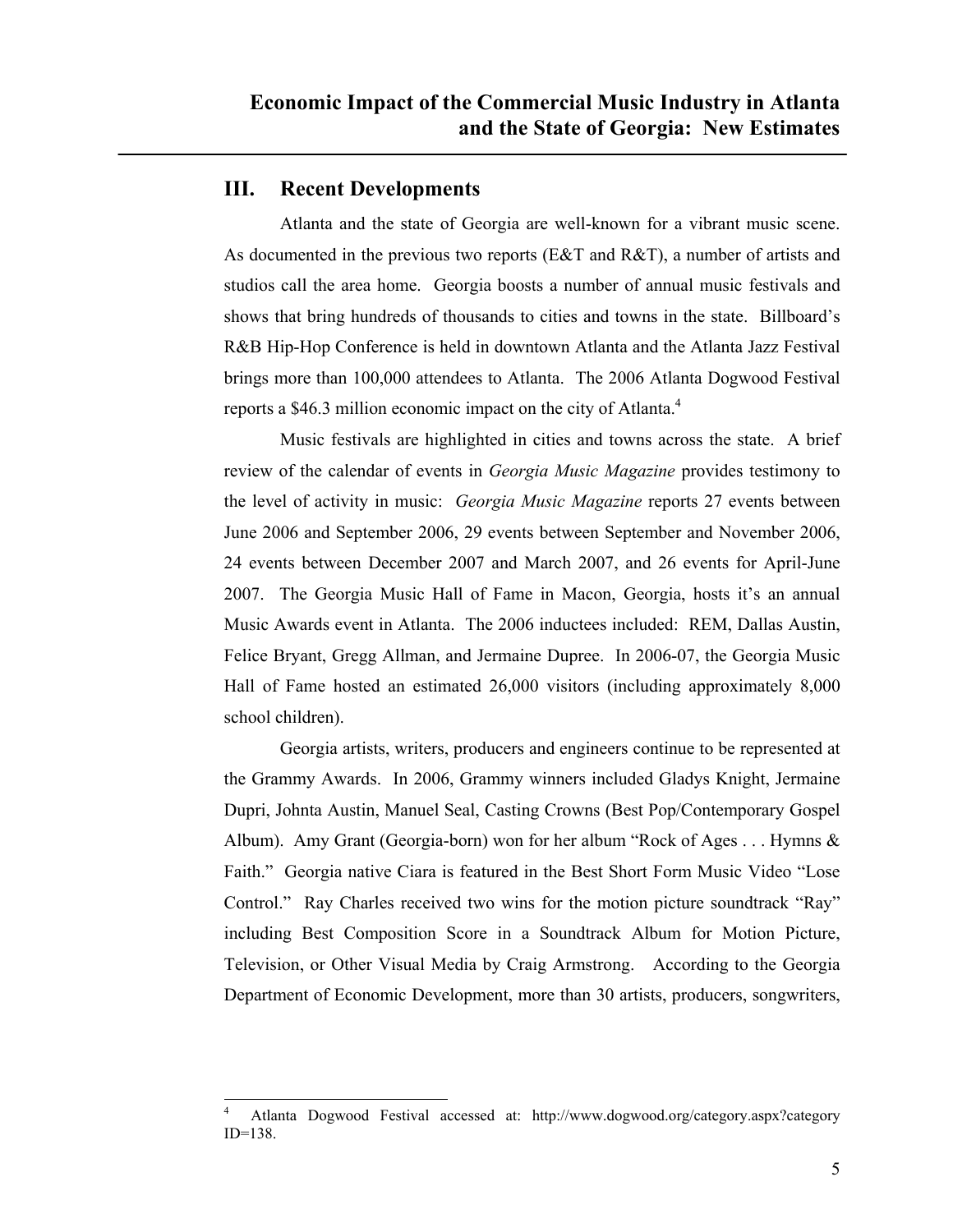conductors and other musical talents with Georgia ties were honored including Trisha Yearwood, Usher, and Ludacris.<sup>5</sup>

Following these awards, Georgians were also well represented in the 2007 awards (the 49<sup>th</sup> annual awards). The Georgia Department of Economic Development reports that more than 35 artists, producers, songwriters, conductors, and others in the music industry with Georgia ties were honored as nominees in the 49<sup>th</sup> Grammy awards. "Nominees included Akon, Ben H. Allen, Johnta Austin, Gnarls Barkley, Byron Cage, Former President Jimmy Carter, Bryan-Michael Cox, Danger Mouse, Ossie Davis, Kendrick Dean, Jermaine Dupri, Field Mob, Jeff Foxworthy, Gipp, Van Hunt, Susan Archie, India Arie, Yung Joc, Hillary Lindsey, Little Big Town, Ludacris, Mastodon, John McCutcheon, Chadron Moore, Jennifer Nettles, OutKast, Henry Owens, Alan Jackson, Mac Powell, Kenny Rogers, Robert Spano, T.I., Third Day, DJ Toomp and Trisha Yearwood." (Georgia Department of Economic Development, 2007). There were 12 Georgia winners spanning the music genre including: Gnarls Barkley (Best Alternative Music Album and Best Urban/Alternative Performance), Jimmy Carter (Best Spoken Word Album), T.I. (Best Rap Solo Performance), Third Day (Best Pop/Contemporary Gospel Album), Robert Spano (Best Opera Recording and Best Classical/Contemporary Composition), and Ludacris (Best Rap Album).

At the annual BET Awards (June 2007), Georgia artists remain strong candidates for recognition among their peers. Georgia nominees include: Gnarls Barkley, Ludacris, Ne-Yo, OutKast and T.I. In addition, Gladys Knight, Tyler Perry and Chuck D were scheduled to appear. In 2006, Georgia's Sugarland was named Top Duo/Vocal Group at the 41<sup>st</sup> Annual Academy of Country Music Awards and Jason Aldean (Macon) was named Top New Male Vocalist.

In radio listening, Atlanta is listed in  $11<sup>th</sup>$  place among national markets. Atlanta is also ranked fourth behind New York, Chicago and Washington D.C. in the number of African-Americans in its listening population.<sup>6</sup> African-Americans

 $\overline{\phantom{a}}$ 

<sup>&</sup>lt;sup>5</sup> Accessed at http://www.georgia.org/Mobile/PressCenter/NewsItems/FilmVideoMusic/Georgia+ musicians+honored+at+48th+annual+GRAMMY%C2%AE+awards.htm

 $<sup>6</sup>$  Accessed at www.arbitron.com. These data are for 2002, there have been no published updates.</sup>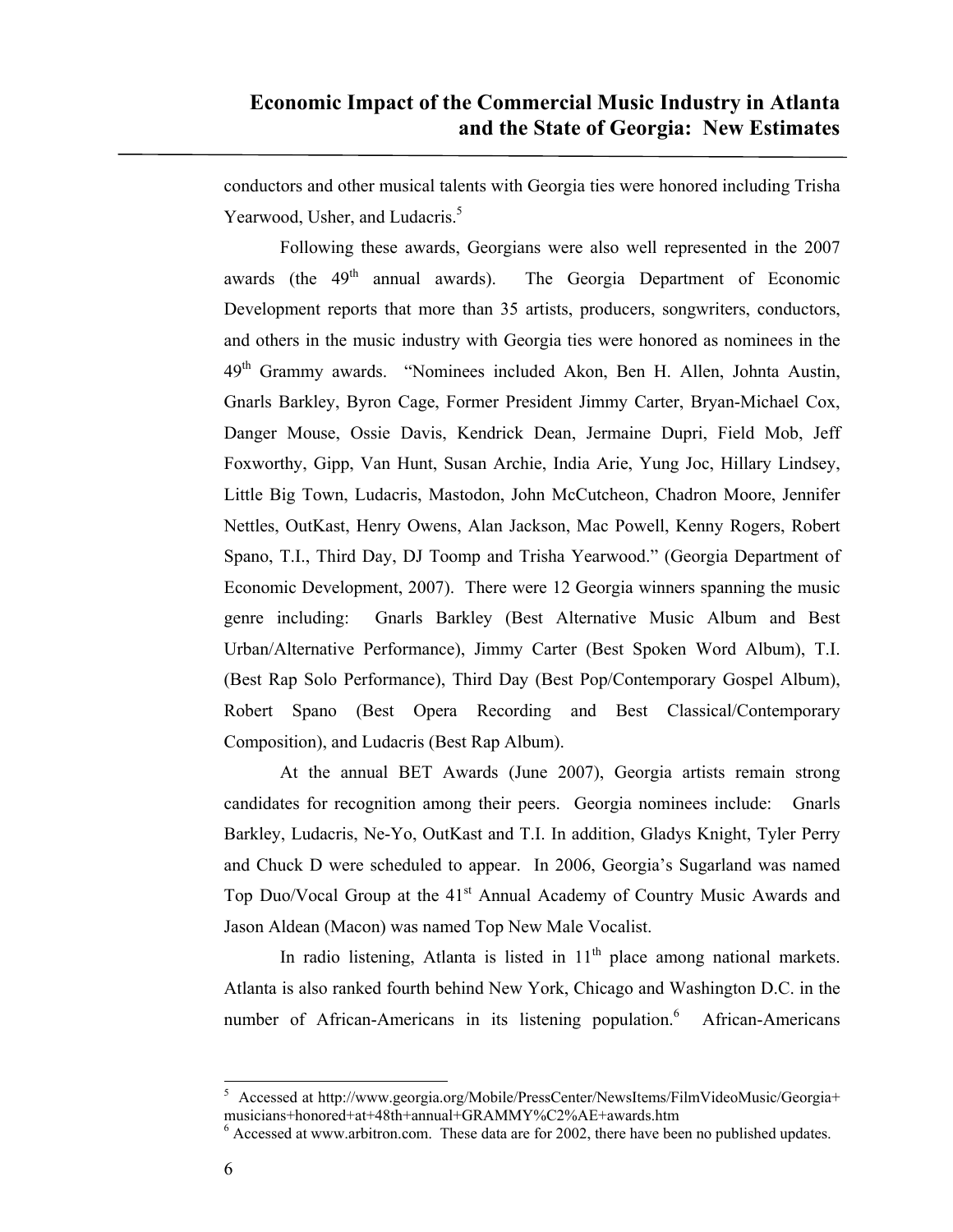account for 28.4 percent of the city's total listening population. The early studies also provided evidence of Georgia's strong presence in the music industry.

On the classic music scene, there are some mixed signals regarding the vitality of the industry. The Atlanta Symphony has generated increased ticket sales. The new Symphony Center design was unveiled on February 9, 2005, but the building is currently on hold. In other classic music news, the Atlanta Opera is moving locations to Cobb County's new Cobb Energy Performing Arts Center on the heels of lower attendance at the Boisfeulliet Jones Atlanta Civic Center. The Atlanta Ballet moved to taped music in 2006 as a means to save money.

Georgia's music industry is playing an important role in education. Music Lives foundation is providing \$70,000 to provide 600 Atlanta area students music education (*Georgia Music Magazine*, 2007, p. 50). The Dallas Austin Foundation has established recording studios at five Atlanta public schools (*Georgia Music Magazine*, 2007, p. 9).

The industry did lose some important icons over the past 2 years. James Brown died on December 25, 2006. Phil Walden, founder of Capricorn Records and manager for musicians including the Allman Brothers, Otis Redding, Al Green, and others passed away in April 2006. Another influential producer, Mike Clark, owner and manager of Southern Tracks Recording, passed away on February 1, 2007.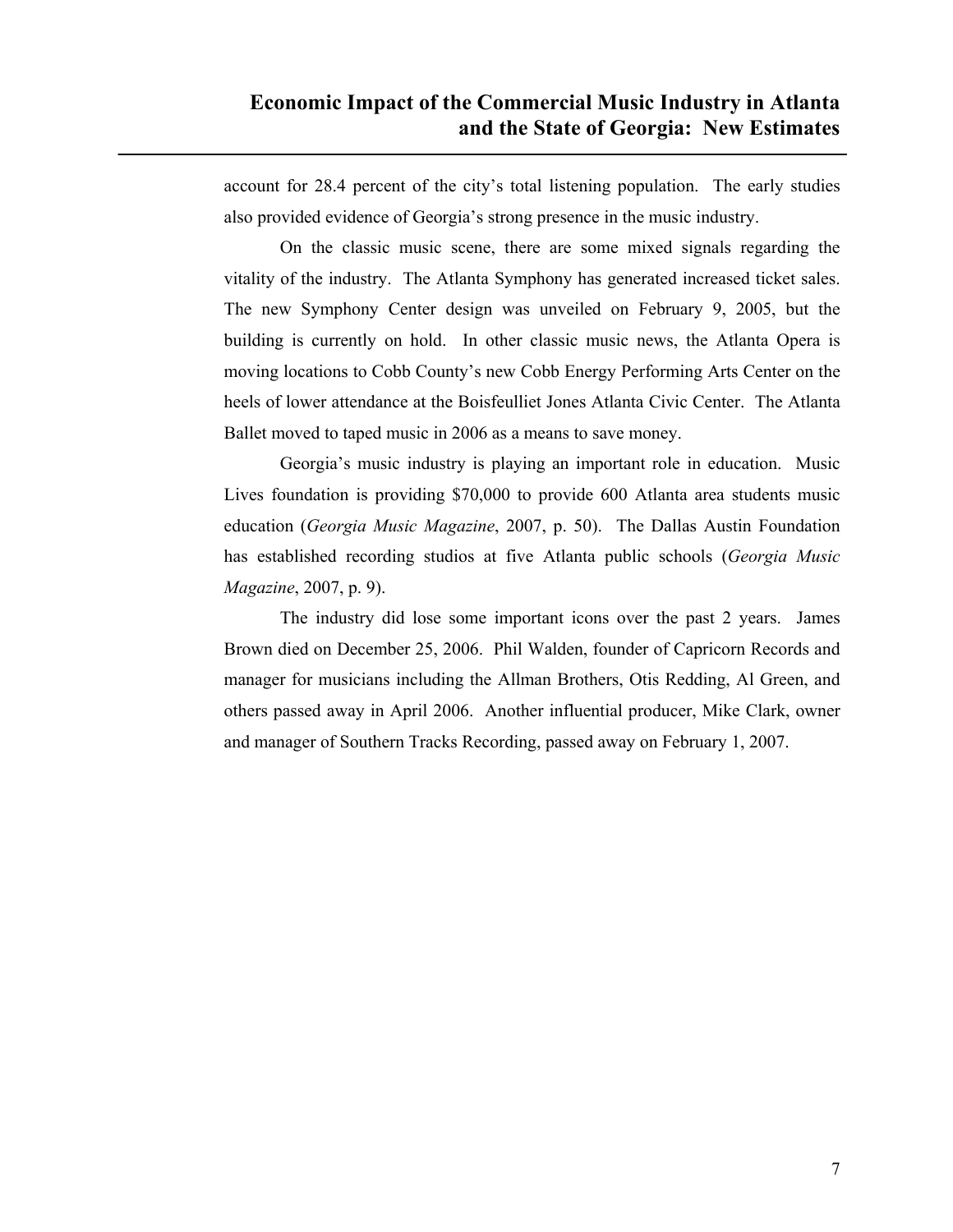#### **IV. New Estimates of Economic Impact**

To update the figures for the economic impact of the music sector in Georgia, we replicated the methodology used in E&T and R&T. Following the previous two studies, we construct our data from the *ReferenceUSA* database. As in the previous studies, we face similar data limitations: while the database provides a detailed classification for all firms, the database contains only a *range* of employment and sales (e.g. employment between 1 and 4, or 5 and 9, etc.; sales either under \$500,000, or between \$500,000 and \$1 million, etc.). We use the same point estimates the ranges, same methodology, and same SIC categories for industry classifications in the *ReferenceUSA* database . We derive the point estimate for employment and sales for each firm by taking the midpoint of the range. Therefore, as in the case of the previous results, the new results we present should be treated as estimates.

Table 2 presents the number of establishments, number of employees, sales volume, and two output estimates for the Primary SIC industries (primary refers to four digit level industries, not primary music industry). Comparing our estimates with the ones of E&T, several points are worth mentioning. We see that there are now no establishments (nor employment) in the *Pre-Recorded Music* industry, in comparison with 7 establishments (and estimated 220 employees) at the time of E&T study. New data show that there are no establishments in *Video Tapes & Discs–Manufacturers*, *Records Tapes Discs–Equipment/Supplies–Manufacturers*, and *Phonograph Record/ Prerecorded Tape – Manufacturers* sectors of the pre-recorded music industry, while at the time of E&T these sectors had one, four, and two establishments, respectively.

At the time of E&T study there were no establishments in the *Used Merchandise Stores* industry, whereas we now we see one (which employs 3 individuals). The highest growth in the number of establishments is in the *Electronic Parts & Equipment* industry (383 percent growth since 2003) and this industry is followed by *Schools and Educational Services* (48 percent). The only other industry with an increase in the number of establishments is *Musical Instrument Stores* (35 percent). The largest loss in establishments was in the *Durable Goods* (negative 79 percent) and in *Theatrical Producers* (71 percent) industries. Overall, however, there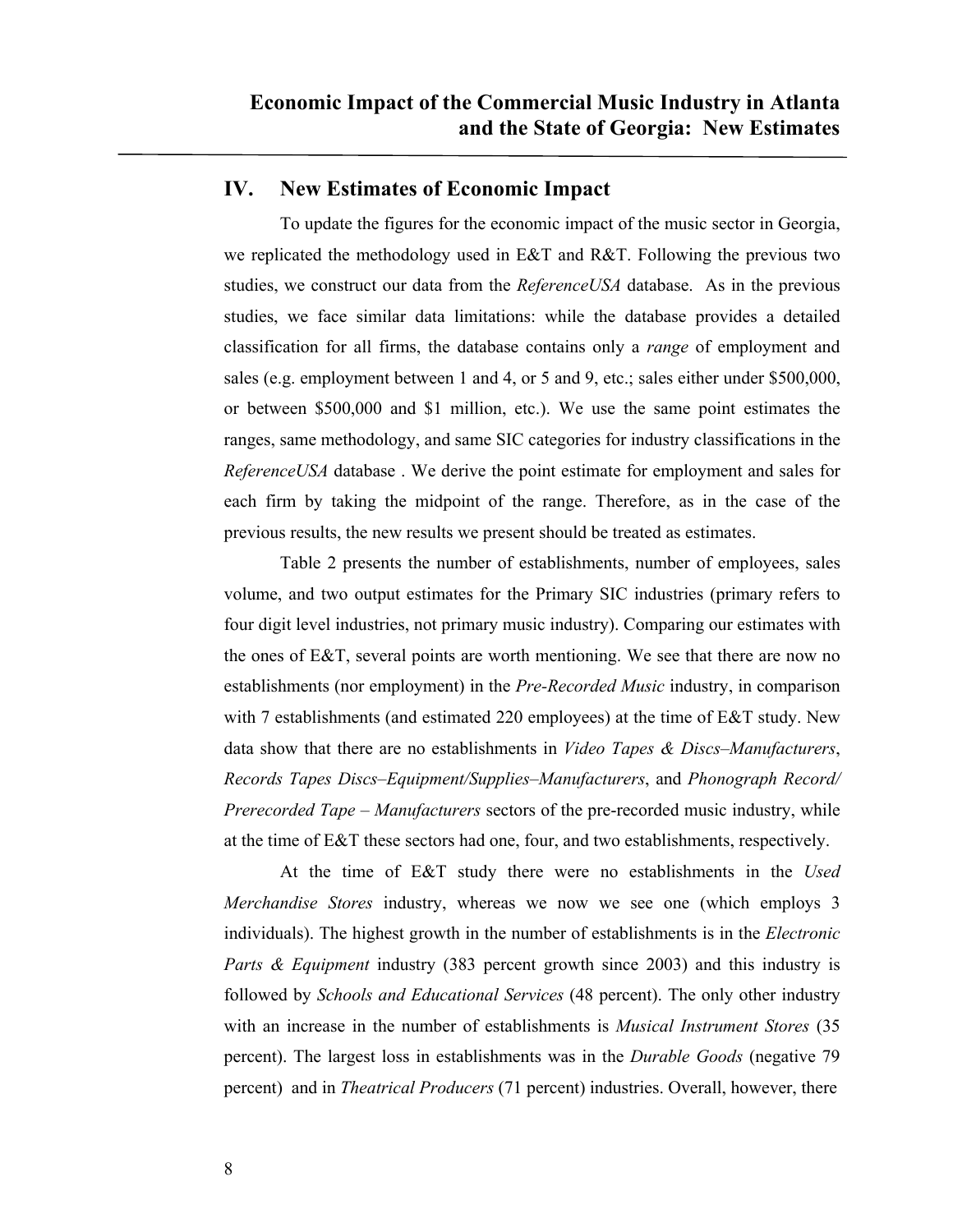| <b>SIC Code</b> | <b>Industry</b>                              | <b>Establishments</b> | <b>Employees</b> | <b>Sales</b>     | Output <sup>1</sup> | $Output^2$ |
|-----------------|----------------------------------------------|-----------------------|------------------|------------------|---------------------|------------|
| 2741            | Miscellaneous Publishing                     | 23                    | 118              | 95.00            | \$95.00             | \$95.00    |
| 2759            | Commercial Printing, NEC                     | $\Omega$              | $\overline{0}$   | $\overline{0}$   | $\theta$            | $\theta$   |
| 3651            | HH Aud & Vid Equip Rec - Sound/Video         | 6                     | 96               | 44.75            | 44.75               | 44.75      |
| 3652            | Pre-Recorded Music                           | 0                     | $\mathbf{0}$     | $\overline{0}$   | $\mathbf{0}$        | $\Omega$   |
| 3931            | <b>Musical Instruments</b>                   | 5                     | 31               | 7.75             | 7.75                | 7.75       |
| 7359            | Equipment Rental and Leasing, NEC            | 2                     | 10               | 1.50             | 1.50                | 1.50       |
| 7389            | <b>Business Services, NEC</b>                | 288                   | 1,424            | 157.75           | 157.75              | 157.75     |
| 7699            | Repair Shops and Related Services, NEC       | 98                    | 266              | 26.51            | 26.51               | 26.51      |
| 7819            | Services Allied to Motion Picture            | $\Omega$              | $\overline{0}$   | $\Omega$         | $\Omega$            | $\Omega$   |
| 7922            | <b>Theatrical Producers (Exc Motion Pic)</b> | $\overline{2}$        | 5                | 0.50             | 0.50                | 0.50       |
| 7929            | Bands, Orchestras, and Actors                | 82                    | 360              | 71.00            | 71.00               | 71.00      |
| 8299            | Schools and Educational Services, NEC        | 167                   | 603              | 53.75            | 53.75               | 53.75      |
| 8699            | Membership Organizations, NEC                | $\Omega$              | $\overline{0}$   | $\boldsymbol{0}$ | $\boldsymbol{0}$    | $\theta$   |
| 8999            | Miscellaneous Services, NEC                  |                       | 18               | 1.75             | 1.75                | 1.75       |
| 5065            | Electronic Parts & Equipment                 | 58                    | 341              | 368.50           | 46.43               | 38.81      |
| 5099            | Durable Goods, NEC                           | 3                     | 20               | 15.00            | 1.89                | 2.22       |
| 5112            | <b>Stationery and Office Supplies</b>        | 0                     | $\overline{0}$   | $\Omega$         | $\theta$            | $\theta$   |
| 5734            | Comp and Comp Hardware Stores                | $\Omega$              | $\overline{0}$   | $\overline{0}$   | $\Omega$            | $\Omega$   |
| 5736            | <b>Musical Instrument Stores</b>             | 444                   | 2,136            | 436.01           | 54.94               | 90.84      |
| 5932            | <b>Used Merchandise Stores</b>               |                       | 3                | 0.25             | 0.03                | 0.11       |
|                 | Total                                        | 1,186                 | 5,427            | 1,280            | 564                 | 592        |

#### **TABLE 2. INDUSTRY DATA (\$ MILLIONS)**

Notes: 1Output based on sales; 2Output based on employment; Columns may not sum to totals due to rounding.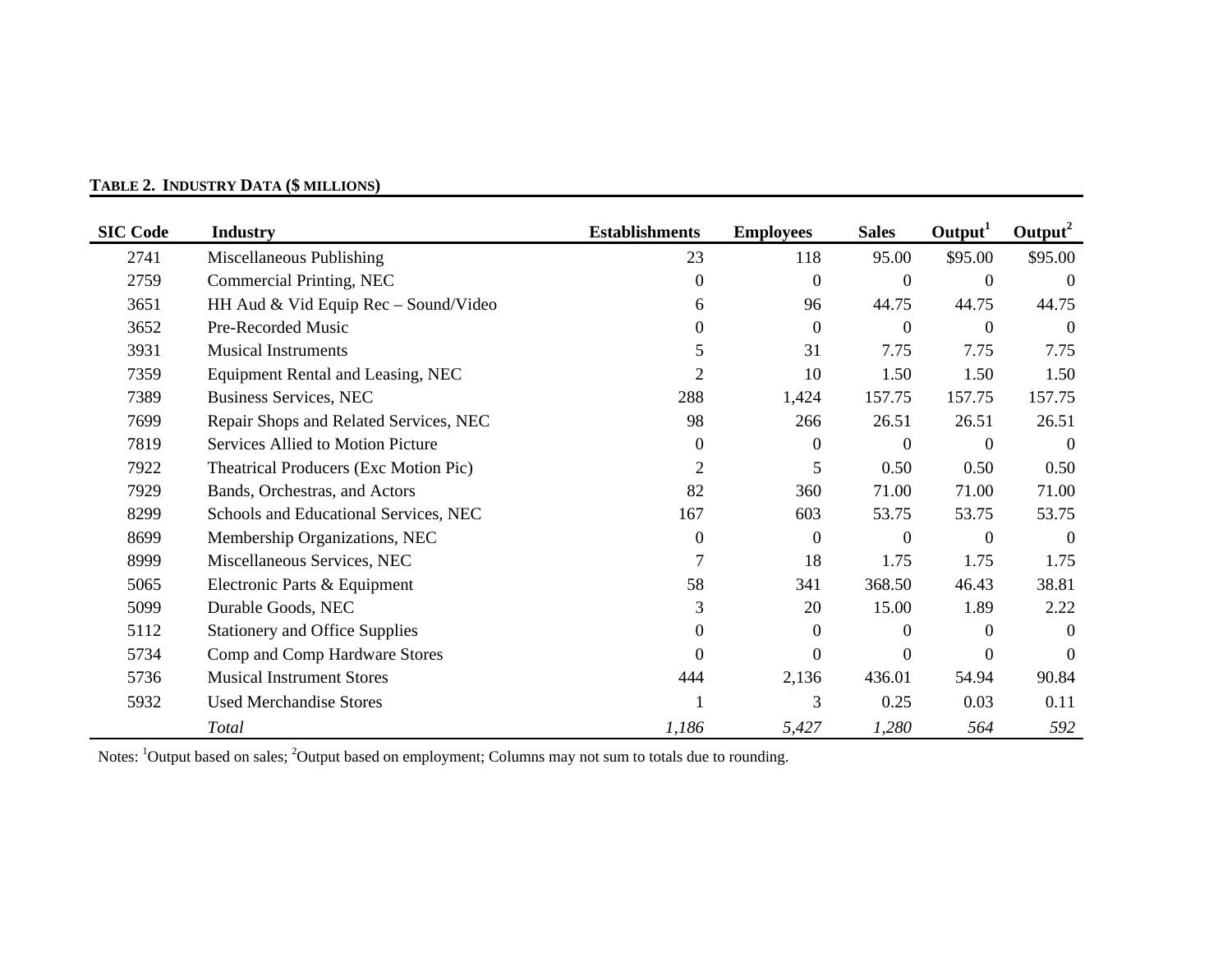is a 10 percent increase in the number of establishments (from 1,074 to 1,186) since the E&T study in 2003.

When it comes to employment in the music industry, developments closely follow the number of establishments. We see the highest growth in employment in *Electronic Parts & Equipment* (326 percent) and this industry is followed by *Musical Instrument Stores* (28 percent). Other industries with an increase in employment are *Schools and Educational Services* (26 percent), *Equipment Rental and Leasing* (19 percent), and *Business Services* (7 percent). The largest losses in employment are found in the *Durable Goods* (95 percent) and in *Theatrical Producers* (90 percent) industries. However, in contrast to number of the growth in the overall number of establishments, there is an overall 3 percent decrease in number of employees (from 5,568 to 5, 427) since 2005.

From the overall numbers and growth figures for the number of establishments and employment, we can observe several interesting points. First, the total number of establishments has grown since 2003, but the growth has been concentrated in a few industries. At the same time, the overall level of employment in the associated industries has decreased, despite many individual industries with positive employment growth. Therefore, we see that composition of firms is changing – we see more firms, but these firms employ fewer individuals.<sup>7</sup> Second, the economic activity is shifting from the *secondary* to the *primary* music industry over time. This second point has several important implications that we elaborate below.

Given the changes we see in the composition of the overall music industry, it is interesting to discuss the changes in establishments by industry in more detail. For the sake of brevity, we have discussed specific trends in the number of establishments and employment by comparing new data only with the data from the first study (2003). We compare output, employment, and tax revenues with both studies in what follows, but we first briefly look at one interesting development in relation to second study (2005). Namely, the number of establishments remained almost identical between 2005 and 2007 (R&T found 1,198 establishments compared to 1,186 that are present now), but there is variation in growth across industries. Perhaps the most

 $\overline{a}$ 

<sup>&</sup>lt;sup>7</sup> This point is also noted by R&T.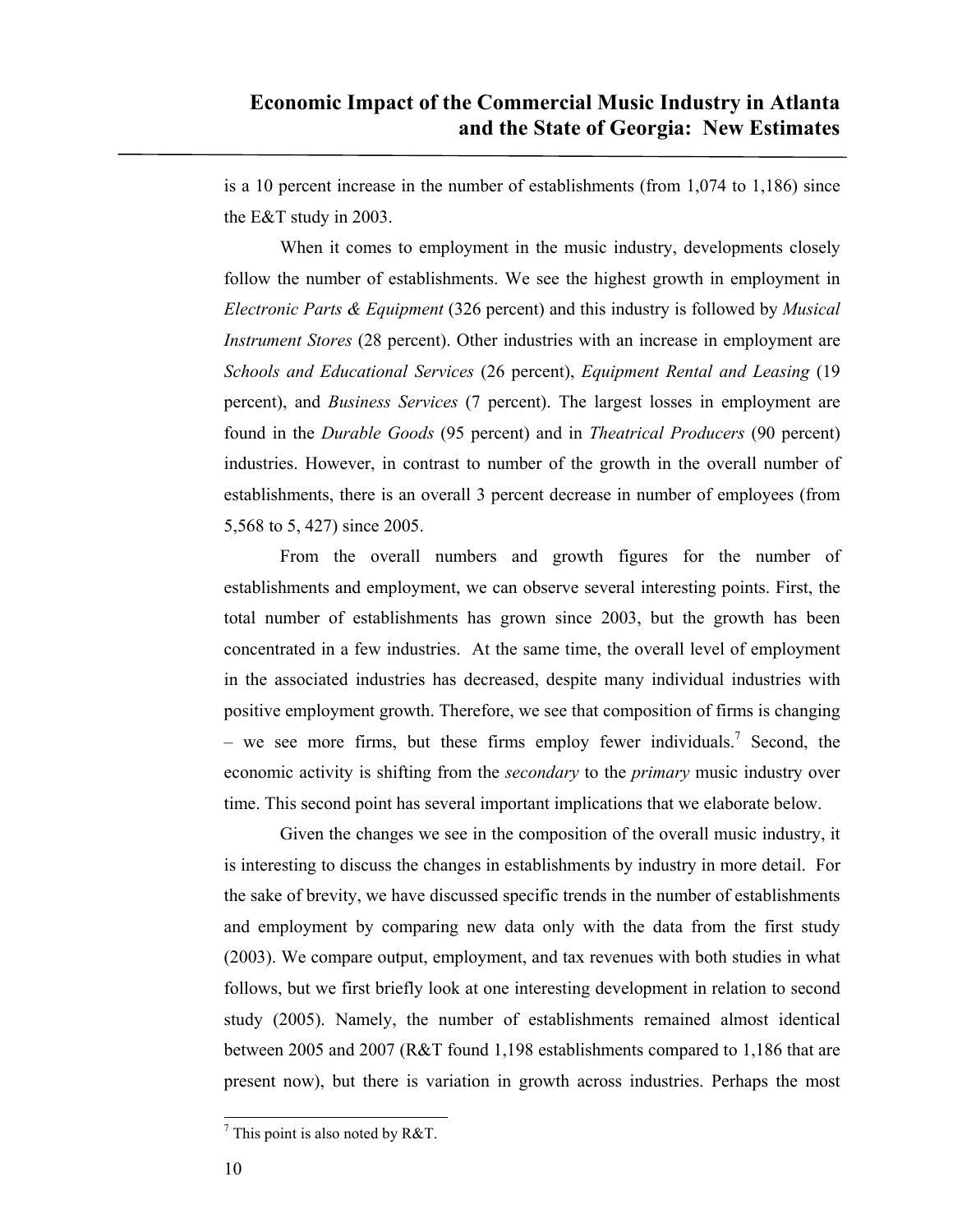interesting variation is the decrease in the number of *Recording Studios* (SIC 73989- 47, subcategory of *Business Services*, *NEC*). The number of establishments in this subcategory is 285 in 2007, compared to 309 that R&T find. Nevertheless the majority of these establishments are still small, employing less than five people and generating less than \$500,000 in sales every year.

As can been seen from Table 1 there are two estimates of *Output*. These differ because we have two methods for estimating output of the *secondary* music industry, and we explain these two methods before turning to a description of data. First, we note that similar to the previous two studies, we use estimates of sales as being a valid estimate of output for the *primary* music industries. However, when we turn to the *secondary* music industries, the calculations are somewhat more complex. Namely, with the inclusion of wholesale and retail trade we need to ensure that we avoid the effects of double-counting  $-$  if we add together the total sales prices involved in the three transactions of (1) a manufacturer selling an instrument to a wholesaler, (2) the wholesaler selling the same instrument to a retailer, and (3) the retailer selling the instrument to a final consumer, we will have overestimated the total value of economic activity.

The previous two studies differ in terms of how they approached this problem. Based on aggregate data from the trade industry, E&T assume that "wholesale establishments create \$113,975 for every employee per year, on average, while retail establishments generate \$42,528 in output per employee each year." This gives them an estimate where each \$1 in sales represents \$0.126 in output. R&T similarly assumed that in the wholesale and retail trade each \$1 in sales represents \$0.126 in output, and use this estimate for calculating output of *secondary* music industry ignoring the output per employee element of E&T estimations.

For comparison, we use both approaches and that is why we have two estimates of output (one based on \$1 in sales representing \$0.126 in output and other where output is calculated based on number of employees). Perhaps a more appropriate measure would be one where output is estimated based on the number of employees (i.e. the output per employee listed in the last column), but to keep our methodology consistent with the previous studies, we report other estimate as well.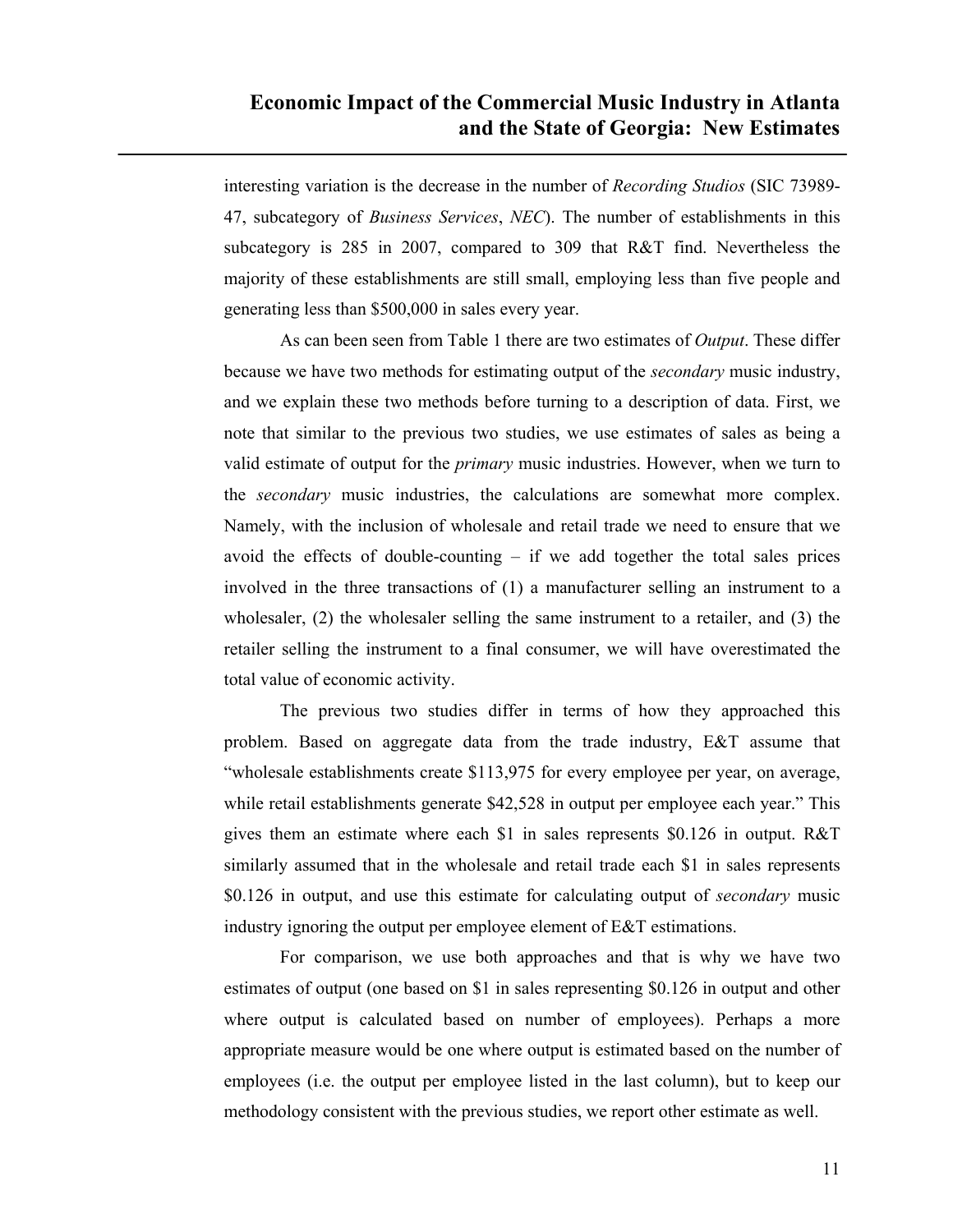Looking at the two estimates, we first notice that output is higher when we estimate output per employee than when we use fraction of sales to estimate output. However, there is still some variation within industries. Only in the *Durable Goods* industry is output higher when it is based on sales, while in all other industries (*Electronic Parts & Equipment*, *Musical Instrument Stores*, and *Used Merchandise Stores*) output is higher when it is based on output per employee.<sup>8</sup>

We use the same multipliers as used in the previous two studies to calculate the total impact of each sector in terms of employment and output (and hence tax collections). In the *primary* music industry the multiplier is about 1.82 (i.e. every \$1 of output by the music production industry has a \$1.82 impact on the Georgia economy), while in the *secondary* music industry this multiplier is 1.64. Therefore, the total impact of the *primary* music industry on the state is \$838 million in output per year and 5,329 jobs. The total impact in the *secondary* music industry on the state in terms of employment is 4,098, while output varies based on the method used. If we base the output estimates on sales, the total impact on the state in terms of output is \$169 million per year, while if we base the output estimates on employment the impact is \$216 million per year.

Following the methodology of R&T, we use an implicit tax rate in the *primary* music industry of 4.2 percent, and use this estimate to calculate new tax revenues in the *primary* music industry. In the *secondary* music industry, the implicit tax rate we use is about 6.8 percent. This gives us total impact of the *primary* music industry of \$35 million in tax revenues per year. *Secondary* music industry yields about \$12 million in tax revenues per year if we calculate output based on sales and about \$15 million in tax revenues per year if we calculate output based on employment.

Looking at the joint impact of both sectors, the total impact on the economy in terms of employment is 9,427 jobs. In addition, if the *secondary* music industry output is based on sales, then the total impact on the economy is \$1,007 million in output per year and \$47 million in tax revenues per year. However, if the *secondary*

 $\overline{a}$ 

<sup>&</sup>lt;sup>8</sup> There are several secondary music industries without any establishments, employment, or sales.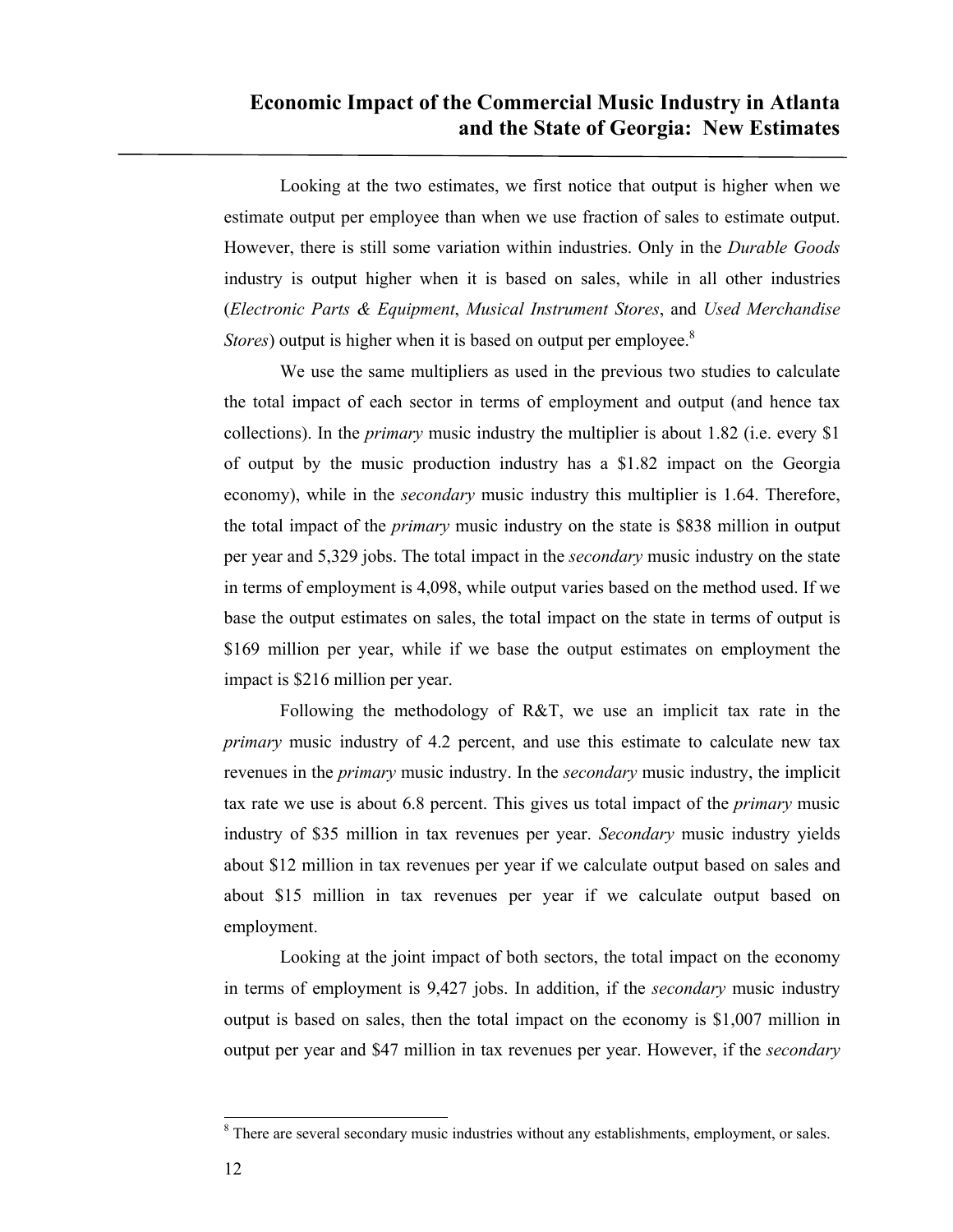music industry output is based on employment, then the total impact on the economy is \$1,054 million in output per year and \$50 million in tax revenues per year.

Table 1 provides a comparison of previous two estimates and our estimates. The *primary* and *secondary* sectors combined, given the multiplier effects, are estimated to have generated for the state at the time of the E&T study \$990 million in output per year, 8,943 jobs, and \$58 million in tax revenues per year. At the time of the R&T study, the combined impact of both sectors was \$997 million in output per year, 11,032 jobs, and \$54 million in tax revenues per year. If we base our estimates for *secondary* industry on sales, the combined impact of both sectors on the state was \$1,007 million in output per year, 9,427 jobs, and \$47 million in tax revenue, while if we base our estimates for *secondary* industry on employment the combined impact of both sectors on the state was \$1,054 million in output per year, 9,427 jobs, and \$50 million in tax revenue per year.

Therefore, we see an increase in output between \$10 million per year and \$57 million per year since the last study and between \$17 million per year and \$64 million per year since first study. Despite an increase in output, from the same table we see that tax revenues are between \$47 million per year and \$50 million per year, and both estimates show a decrease in tax revenues when compared to previous two studies. Total tax revenues have decreased between \$4 million per year and \$7 million per year since the last study, and between \$8 million per year and \$11 million per year since the first study. This is due to the shift in concentration to the primary sector, which carries a lower implicit tax rate.

Employment shows more fluctuation: we see a decrease in employment of 1,606 individuals when compared to the last study (R&T 2005) and an increase in employment of 484 individuals since the first study (E&T 2003).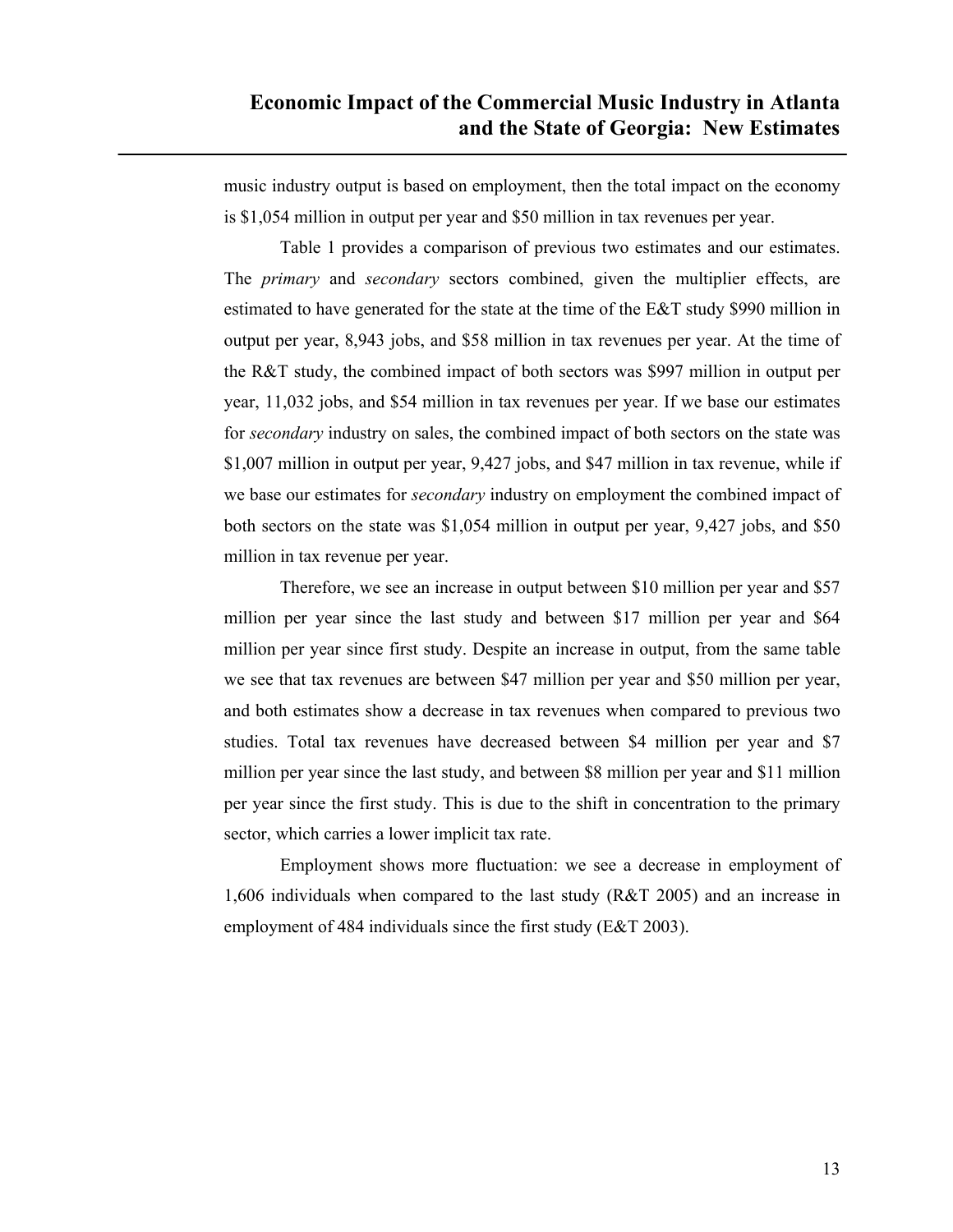## **V. The Industrial Organization of Music Recording: Clustering and Returns to Scale**

In an attempt to explain how the economic impact of music industry calculated in the previous section may be an underestimate of true impact of this industry on the economy, R&T (2005) provide the arguments that there are increasing returns to scale in music production. This section follows their arguments and summarizes them in the relation to the new estimates.

R&T argue that "new music production not only generates additional spending and output in the economy, but also serves to attract even more music production activity to the state." They also note that increasing returns to scale are based on the industrial organization of *primary* music production. In this industry, there are great incentives for clustering and there will be relatively few centers of activity, compared to some other sectors of economy. Therefore, over time, Atlanta (and Georgia) will continue to attract professionals from other locations who will find it easier to succeed here as there is a significant number of individuals already active here. This suggestion of R&T is confirmed with new data, where *primary* music production is constantly increasing over time.

To better understand this phenomenon, R&T look at how music production industry is organized. They note that the industry is mostly "project based," where recording studios are not large firms, but small firms that provide equipment and some staff. These industries, in turn, service other professionals who work on a project.<sup>9</sup> Therefore, although there may appear to be relatively few employees in the industry, these only serve other professionals that come from elsewhere to obtain services that can be provided only in few places in the country, one of which is Atlanta. R&T list the following reasons that would justify that the *primary* music industry exhibits increasing returns to scale, and that, hence, there are additional positive spillovers that go beyond input-output multipliers:

*● "Thick Market*: Individuals working in a project-based industry will only choose a location for residence if there is a large enough and stable

 $\overline{a}$ <sup>9</sup> For more on this phenomenon, R&T refer to DeFillippi and Arthur (1998) and Caves (2000).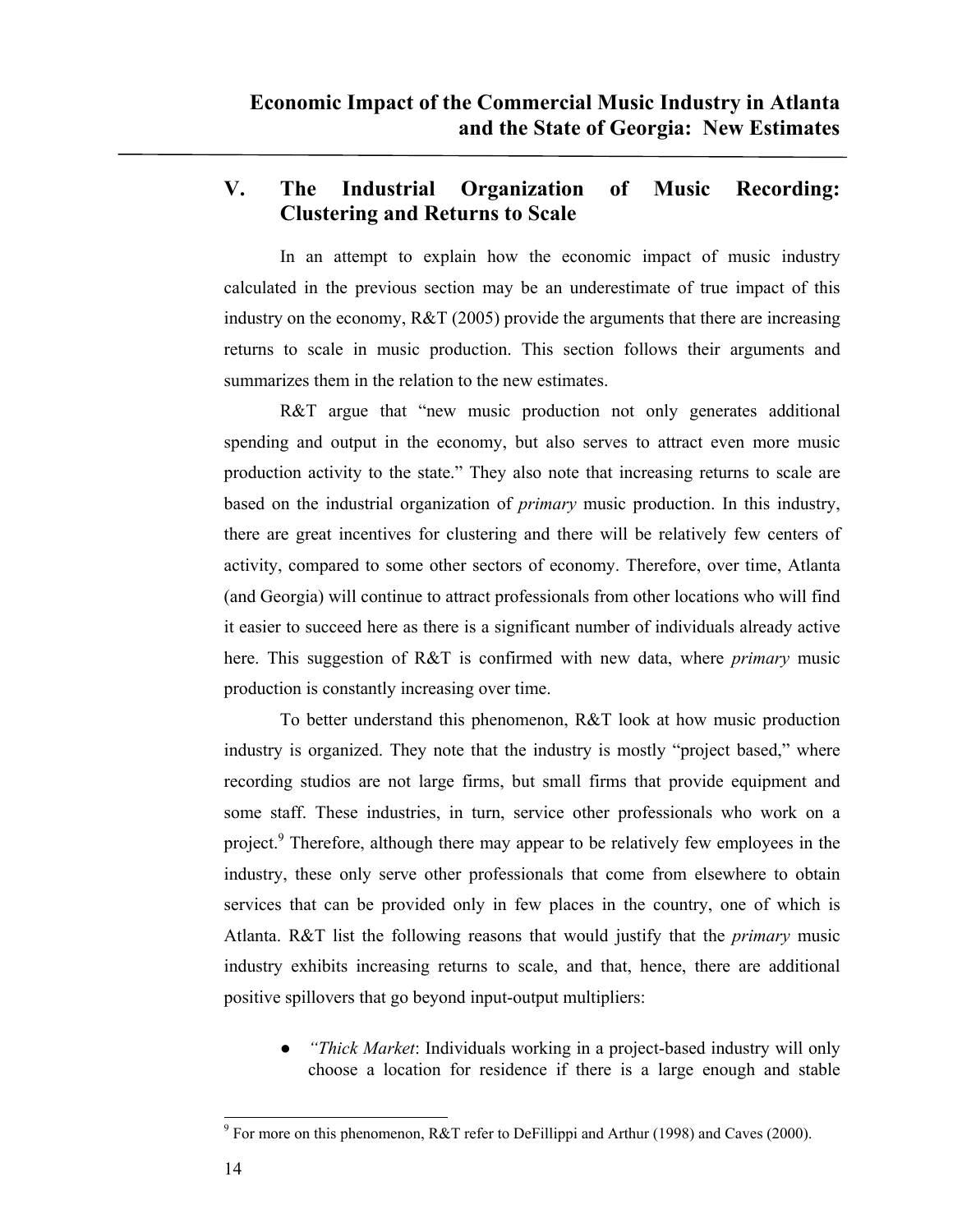enough market for their services such that steady employment is likely, albeit through a series of different projects working with different teams.

- *● Human capital*: Young individuals who want to gain technical knowledge and establish connections with a professional network will be drawn to locations where there is a significant amount of activity. In such a milieu, individuals can acquire valuable human capital by serving as interns, or low-paid assistants on projects, and also by informal interaction with individuals more established in the industry (Wu, 2005).
- *● Collaboration by musicians*: Professional musicians learn from each other: they can collaborate on projects, provide feedback for one another, and also arrange for co-production, where they appear on each other's recordings. Artists have the opportunity to make themselves known to the other recording artist's fan base (Venkatesh et al., 2000). Such collaboration is quite common in contemporary urban music.
- *● Collaboration and knowledge spillovers from technical professionals*: Just as with musicians, recording engineers are also able to learn from each other's experiments, successes and failures. Again, this requires a thick market of working professionals; this most prominent example of the importance of clusters for technical spillovers is probably the software industry – also to a very large degree a "project-based" industry – but there are many similarities in sound recording.
- *● Live music*: A vibrant recording scene for music will also tend to lead to a critical mass of support for live music production, which in turn will lead to the further attraction of musical talent." (R&T, 2005, pp. 9-10).

Therefore, as the music production industry can be described by the characteristics outlined above, we expect to see a significant clustering of activity in the music industry. Each professional who chooses to locate in the cluster generates a positive externality by benefiting their own career prospects, but at the same time attracting other professionals. R&T therefore note that the standard public policy response to positive externalities in production should be to encourage that activity. Otherwise, individuals will tend to make decisions focusing only on their own costs and benefits, ignoring the positive spillovers they generate for the industry and for Atlanta and Georgia.

As we have seen from the previous section, the tax collections associated with the industry have declined, despite an increase in output. This is caused by a shift in output from *secondary* toward *primary* music industry. As the *primary* music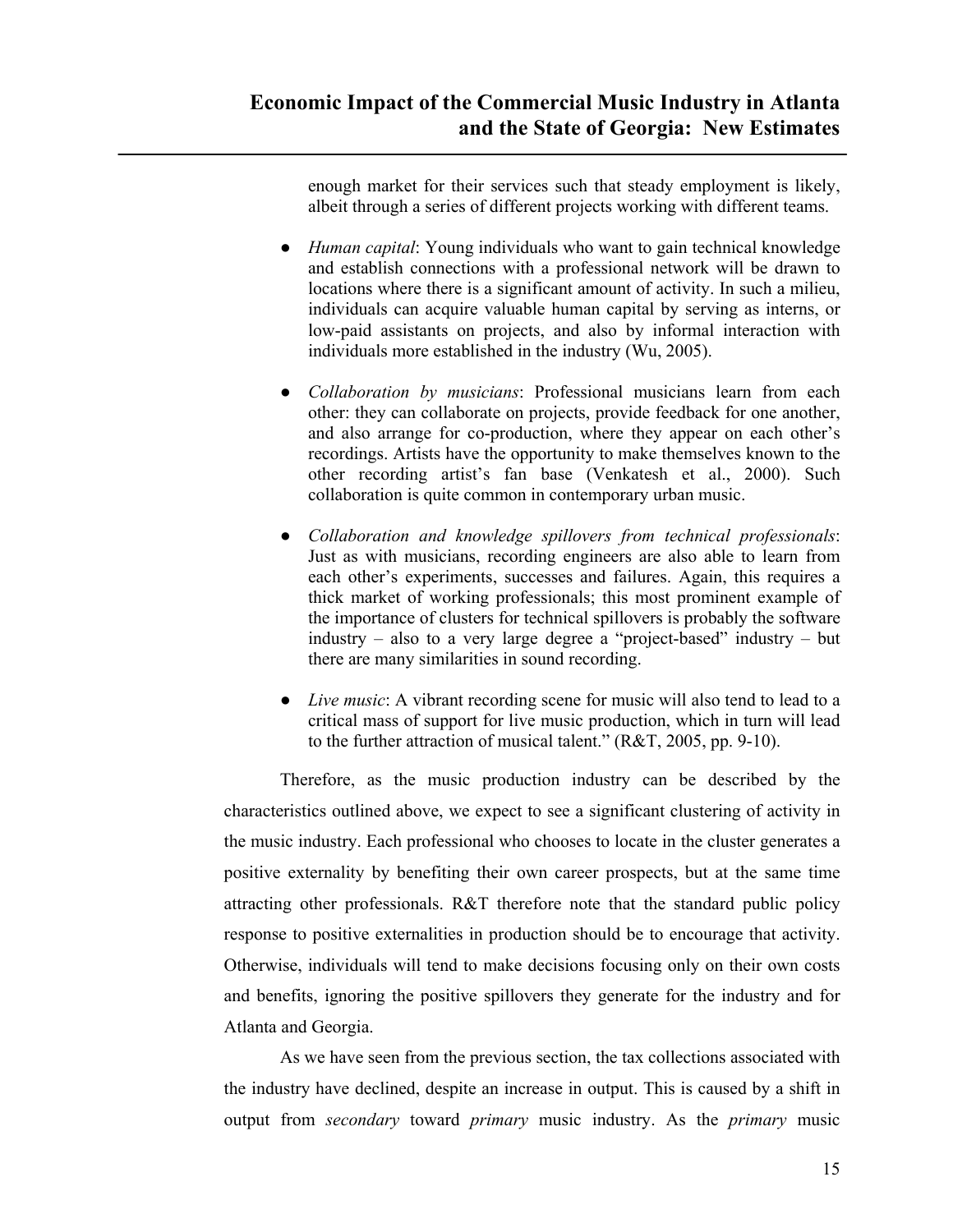industry has an implicit tax rage that is 2.6 percentage point lower than implicit tax rate in *secondary* music industry, it is possible to observe a decrease in the tax revenues with an increase in output. Together with the arguments outlined in this section, we see that the "underestimate" of the impact is increasing over time.

This study, together with earlier update of R&T, confirms that an increase in output is driven by an increase in output of *primary* music industry. However, we note that especially in the *primary* music production industries, it is likely the case that the output multipliers underestimate the dynamic economic impacts of expansion in the industry, hence underestimating total output and tax revenues.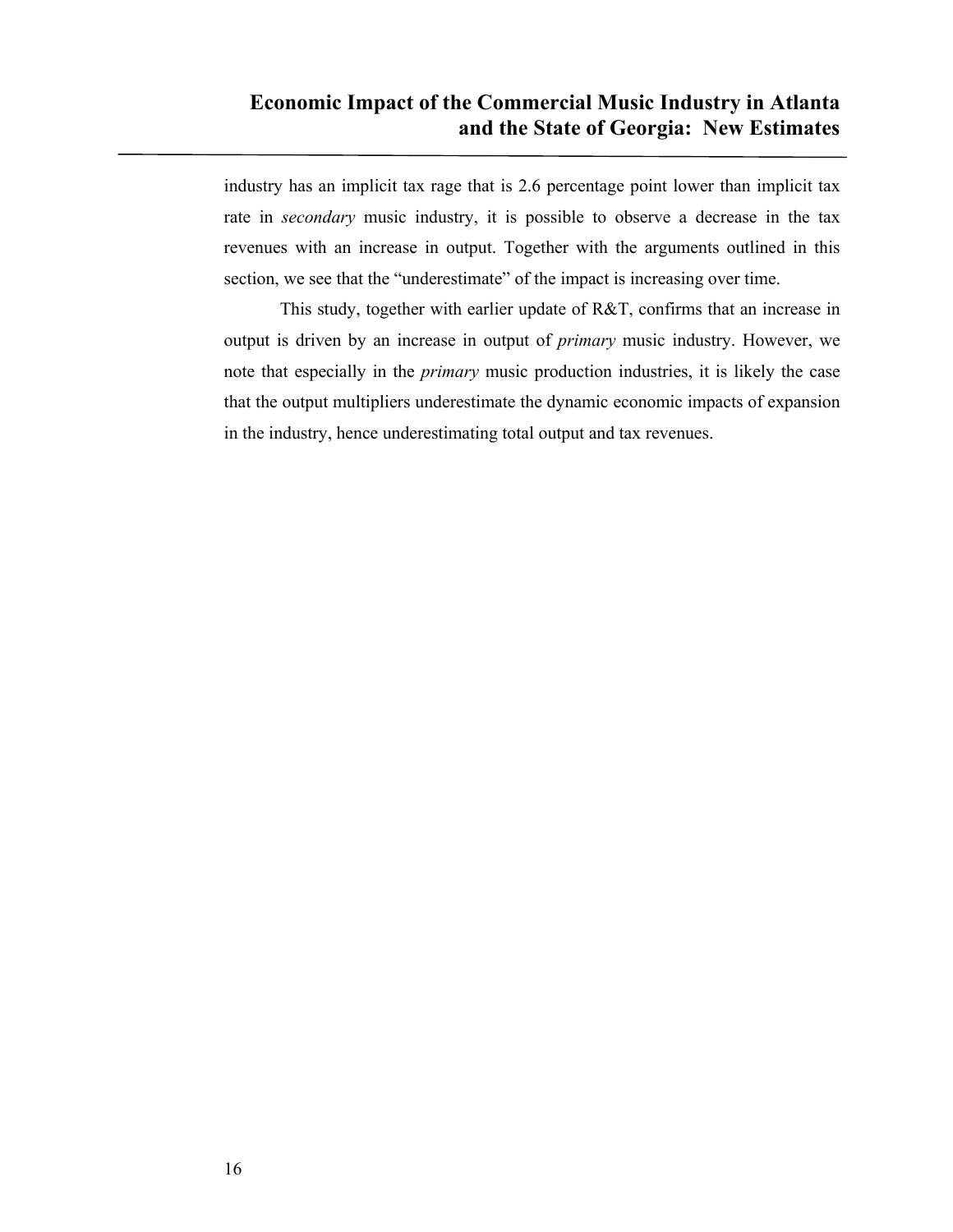#### **VI. Conclusions**

This paper has provided an update of the estimates of the economic impact of the music industry in the state of Georgia. We found significant growth in economic activity in the field of *primary* music production since the 2003 study, but the activity in the *secondary* sector has declined.

The new estimates for the music industry, combining the *primary* and *secondary* sectors and using the same output multipliers as the earlier studies to derive the total impact show us that the music industry generates 9,427 jobs in the state, between \$1,007 million and \$1,054 million in output per year, and between \$47 million and \$50 million in tax revenues per year. However, we note that especially in *primary* music production industries, it is likely the case that the output multipliers underestimate the total economic impacts in the industry.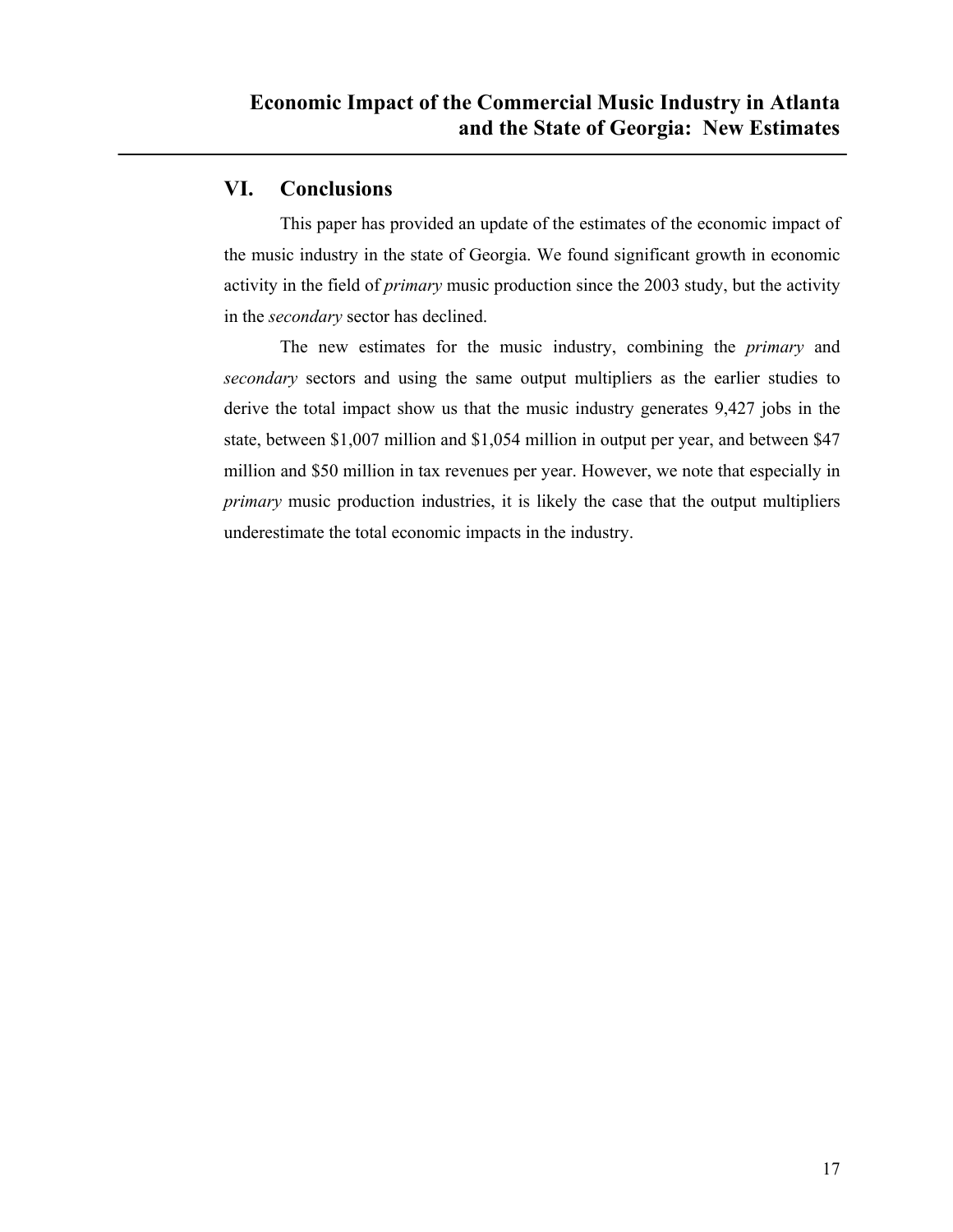#### **References**

Caves, Richard E. (2000). *Creative Industries*. Boston: Harvard University Press.

- DeFillippi, Robert J. and Michael B. Arthur (1998). "Paradox in Project-Based Enterprise." *California Management Review* 40(2)(Winter): 125-39.
- Edmiston, Kelly D. and Marcus X. Thomas (2003). "The Commercial Music Industry in Atlanta and the State of Georgia: An Economic Impact Study." Fiscal Research Center Report #85, Andrew Young School of Policy Studies, Georgia State University. Also this document has been more recently published in the MEIEA Journal 4(1)(2004): 61-82.
- Georgia Department of Economic Development (2007). http://www.georgia.org/ Mobile/PressCenter/NewsItems/FilmVideoMusic/Georgia+musicians+ honored+at+48th+annual+GRAMMY%C2%AE+awards.htm. Accessed June 26, 2007.
- *Georgia Music Magazine* (various years). Macon, GA.
- Rushton, Michael and Marcus X. Thomas (2005). "The Economics of the Commercial Music Industry in Atlanta and the State of Georgia: Industrial Organization and New Estimates of Economic Impacts." FRC Working Paper (February).
- Venkatesh, R., Vijay Mahajan, and Eitan Muller (2000). "Dynamic Co-Marketing Alliances: When and Why do They Succeed or Fail?" *International Journal of Research in Marketing* 17: 3-31.
- Wu, Weiping (2005). "Dynamic Cities and Creative Clusters." World Bank Policy Research Working Paper #3509 (February).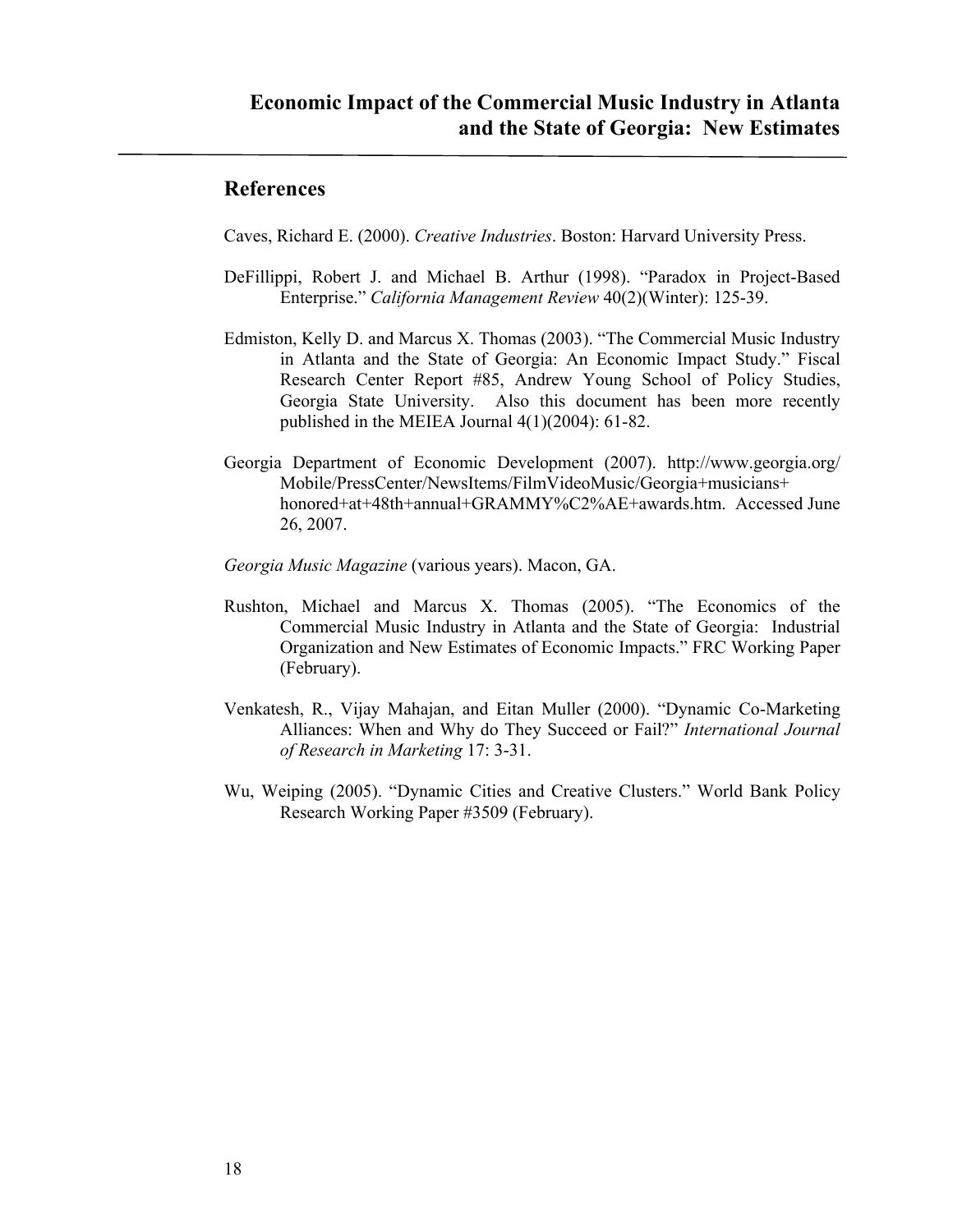#### **About the Authors**

**Nikola Tasić** is a research associate in the Fiscal Research Center of the Andrew Young School of Policy Studies at Georgia State University and is currently finishing his Ph.D. in Economics, writing on the effects of financial development on economic growth. His research interests include state and local public finance reforms in transition countries, intergovernmental transfers, and financial development. Tasić holds B.S. in economics from San Jose State University and M.A. in economics from Georgia State University.

**Sally Wallace** is Professor of Economics and Associate Director of the Fiscal Research Center of the Andrew Young School of Policy Studies at Georgia State University. Dr. Wallace's main interests are domestic and international taxation and intergovernmental fiscal relations.

#### **About The Fiscal Research Center**

 The Fiscal Research Center provides nonpartisan research, technical assistance, and education in the evaluation and design of state and local fiscal and economic policy, including both tax and expenditure issues. The Center's mission is to promote development of sound public policy and public understanding of issues of concern to state and local governments.

 The Fiscal Research Center (FRC) was established in 1995 in order to provide a stronger research foundation for setting fiscal policy for state and local governments and for better-informed decision making. The FRC, one of several prominent policy research centers and academic departments housed in the School of Policy Studies, has a full-time staff and affiliated faculty from throughout Georgia State University and elsewhere who lead the research efforts in many organized projects.

 The FRC maintains a position of neutrality on public policy issues in order to safeguard the academic freedom of authors. Thus, interpretations or conclusions in FRC publications should be understood to be solely those of the author.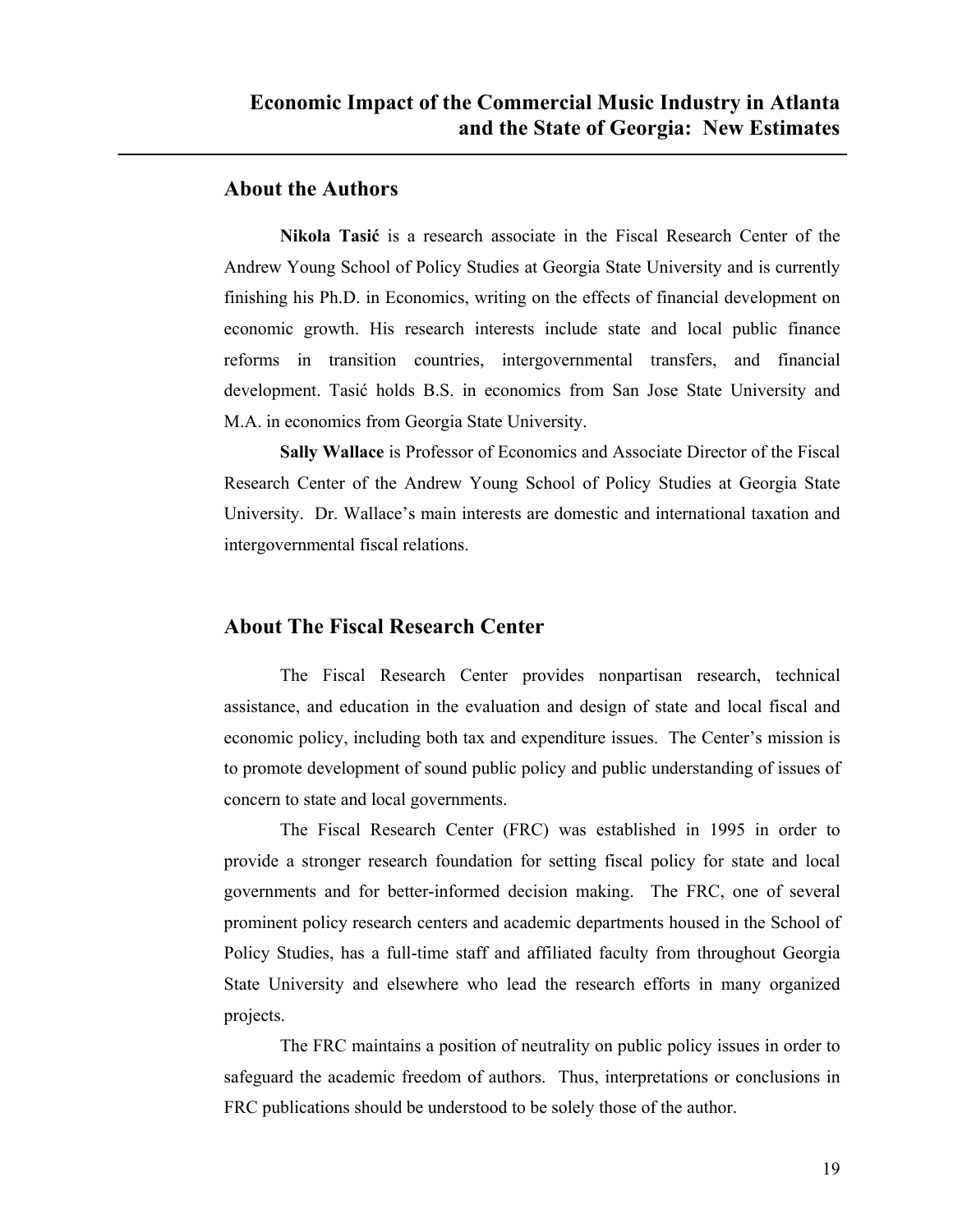#### **FISCAL RESEARCH CENTER STAFF**

David L. Sjoquist, Director and Professor of Economics Peter Bluestone, Research Associate Margo Doers, Administrative Coordinator Jaiwan M. Harris, Business Manager Kenneth J. Heaghney, State Fiscal Economist John W. Matthews, Senior Research Associate Nara Monkam, Research Associate Lakshmi Pandey, Senior Research Associate Nikola Tasic, Research Associate Dorie Taylor, Assistant Director Arthur D. Turner, Microcomputer Software Technical Specialist Sally Wallace, Associate Director and Professor of Economics Laura A. Wheeler, Senior Research Associate Tumika Williams, Staff Assistant

#### **ASSOCIATED GSU FACULTY**

James Alm, Chair and Professor of Economics Roy W. Bahl, Dean and Professor of Economics Spencer Banzhaf, Associate Professor of Economics Carolyn Bourdeaux, Assistant Professor of Public Administration and Urban Studies Robert Eger, Assistant Professor of Public Administration and Urban Studies Martin F. Grace, Professor of Risk Management and Insurance Shiferaw Gurmu, Associate Professor of Economics Gary Henry, Professor of Public Administration and Urban Studies Douglas Krupka, Assistant Professor of Economics Gregory B. Lewis, Professor of Public Administration and Urban Studies Jorge L. Martinez-Vazquez, Professor of Economics Theodore H. Poister, Professor of Public Administration and Urban Studies David P. Richardson, Professor of Risk Management and Insurance Jonathan C. Rork, Assistant Professor of Economics Bruce A. Seaman, Associate Professor of Economics Erdal Tekin, Assistant Professor of Economics Geoffrey K. Turnbull, Professor of Economics Mary Beth Walker, Associate Professor of Economics Katherine G. Willoughby, Professor of Public Administration and Urban Studies

#### **PRINCIPAL ASSOCIATES**

David Boldt, State University of West Georgia Gary Cornia, Brigham Young University Kelly D. Edmiston, Federal Reserve Bank of Kansas City Alan Essig, Georgia Budget and Policy Institute Dagney G. Faulk, Indiana University Southeast Catherine Freeman, U.S. Department of Education Joshua L. Hart, Carnegie Mellon University Richard R. Hawkins, University of West Florida Julie Hotchkiss, Atlanta Federal Reserve Bank Mary Mathewes Kassis, State University of West Georgia Jack Morton, Morton Consulting Group Ross H. Rubenstein, Syracuse University Michael J. Rushton, Indiana University Rob Salvino, Coastal Carolina University Edward Sennoga, Makerere University, Uganda William J. Smith, West Georgia College Robert P. Strauss, Carnegie Mellon University Jeanie J. Thomas, Consultant Kathleen Thomas, Mississippi State University Thomas L. Weyandt, Atlanta Regional Commission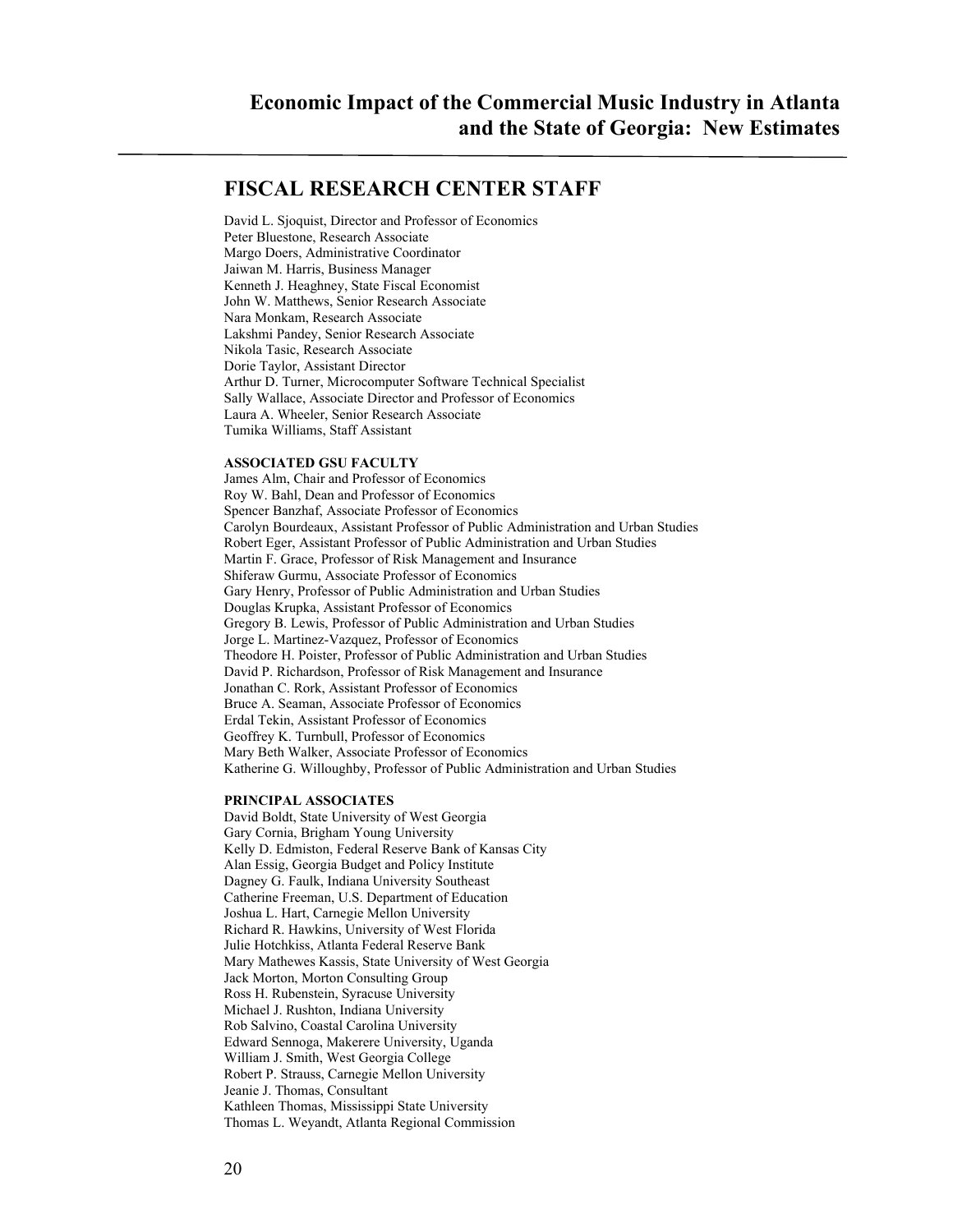## **RECENT PUBLICATIONS**

(All publications listed are available at http://frc.aysps.gsu.edu or call the Fiscal Research Center at 404/651-2782, or fax us at 404/651-2737.)

*Economic Impact of the Commercial Music Industry in Atlanta and the State of Georgia: New Estimates* **(Nikola Tasić and Sally Wallace)** This report documents the economic and fiscal impact of the industry, and changes in the impact from 2003 to 2007. FRC Report/Brief 159 (August 2007)

*A Flat Rate Income Tax in Georgia* **(Sally Wallace and Shiyuan Chen)** This brief provides a distributional analysis for Georgia's current individual income tax and a 4 percent and 5.75 percent flat income tax rate structure. FRC Brief 158 (July 2007)

*Issues Associated with Replacing the Property Tax with State Grants* **(David L. Sjoquist)** This brief presents a list of issues and questions that should be considered in any proposal to replace the local property tax with state grants. FRC Brief 157 (July 2007)

*Overview and Comparison of the Value Added Tax and the Retail Sales Tax* **(Jorge Martinez-Vazquez, Sally Wallace and Laura Wheeler)** This brief summarizes the similarities and differences between a value added tax and the much recognized general sales tax, or retail sales tax. This brief is one in a series of briefs and reports that relate to tax policy options for Georgia. FRC Brief 156 (June 2007)

*The Financial Position of Pennsylvania's Public Sector: Past, Present, and Future* **(Robert P. Strauss and Joshua L. Hart)** This report is the third of three reports that address the fiscal conditions of other states, explores the factors that explain the conditions, and the likely future trends. FRC Report 155 (June 2007)

*Alternative State Business Tax Systems: A Comparison of State Income and Gross Receipts Taxes* **(Laura Wheeler and Edward Sennoga)** This report provides a five-point comparison between a state corporate income tax and a state gross receipts tax. FRC Report/Brief 154 (May 2007)

*Status of Women in Atlanta: A Survey of Economic Demographic, and Social Indicators for the 15-County Area* **(Rachel Ferencik, John Matthews, Christine Moloi, Lakshmi Pandey, Dawud Ujamaa, Sally Wallace)** This report provides a detailed overview of economic, demographic and social aspects of women and girls in the Metro Atlanta region. FRC Report 153 (May 2007)

*Forecasting Pre-K Enrollment in Georgia Counties* **(Nikola Tasić and Sally Wallace)** This report provides a manual that documents the forecasting methodology and provides the actual forecast of Pre-K enrollment by county for 2007-2011. FRC Report 152 (April 2007)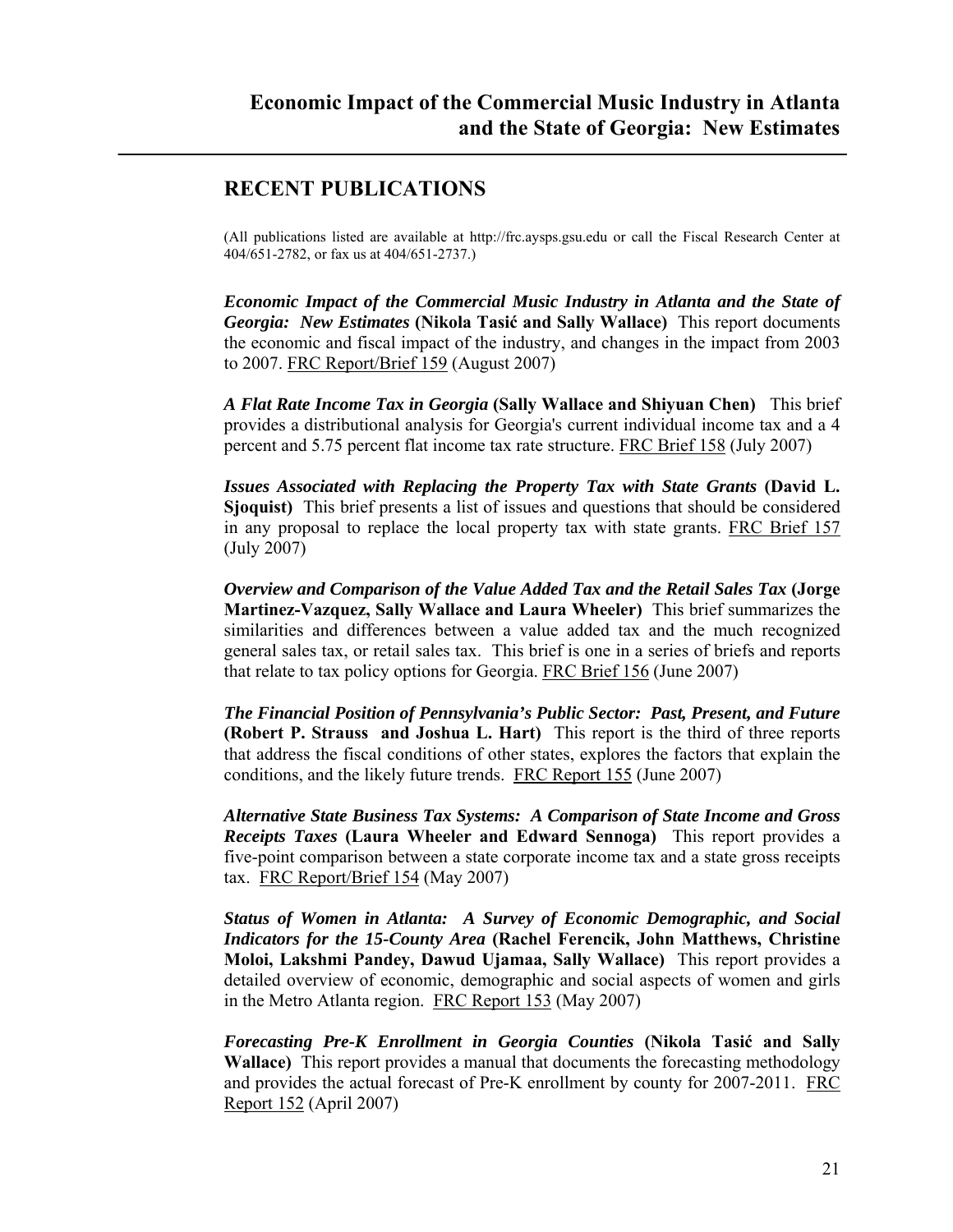*A Description of the Proposed Comprehensive Revision of Georgia's Tax Structure: HR 900* **(David L. Sjoquist**) This brief is a summary of the provisions of the comprehensive revision of Georgia's tax structure contained in HR 900. FRC Brief 151 (April 2007)

*Revenue Structures of States Without An Income Tax* **(David L. Sjoquist)** This report compares Georgia's revenue structure to states without an income tax in order to explore how Georgia's revenue structure would have to change if it were to eliminate its income tax. FRC Report/Brief 150 (April 2007)

*Property Rights Reform: A Fiscal Analysis* **(Peter Bluestone)** This report analyzes the fiscal effects of a proposed statute revising the legal standard for regulatory takings in Georgia, as well as recent changes in Georgia's eminent domain law. FRC Report 149 (April 2007)

*Self Sufficiency in Women in Georgia* **(Sally Wallace)** In this brief, we use one measure of self sufficiency to estimate the number of female headed households in metro Atlanta that fall below the self sufficiency standard. FRC Brief 148 (March 2007)

*An Analysis of the Implementation of Program Budgeting in Georgia* **(Carolyn Bourdeaux)** This report discusses the challenges faced by the State of Georgia in the transition to program budgeting. FRC Report/Brief 147 (March 2007)

*Analysis and Recommendations for the Property Tax on Motor Vehicles in Georgia* **(Laura Wheeler)** This report discusses the economic effects, including revenue effects, of eliminating or reducing the state property tax in motor vehicles. FRC Report/Brief 146 (March 2007)

*Georgia's Economy: Trends and Outlook* **(Ken Heaghney)** This report tracks some of the key trends that have shaped and will continue to shape Georgia's economy. These include the decline in manufacturing employment, the aging of Georgia's population, the importance of high tech and tourism industries and globalization. FRC Report 145 (March 2007)

*Financing Georgia's Future II* **(Sally Wallace, David L. Sjoquist, Laura Wheeler, Peter Bluestone, William J. Smith)** This second release of a biennial report focuses on Georgia's taxes, making cross-state comparisons of their structure and exploring revenue performance over time.FRC Report 144 (March 2007)

*The Price Effect of Georgia's Temporary Suspension of State Fuel Taxes* **(James Alm and David L. Sjoquist)** This report explores the effect of the fuel tax suspension on the price of gasoline in Georgia. FRC Report/Brief 143 (February 2007)

(All publications listed are available at http://frc.aysps.gsu.edu or call the Fiscal Research Center at 404/651-2782, or fax us at 404/651-2737.)